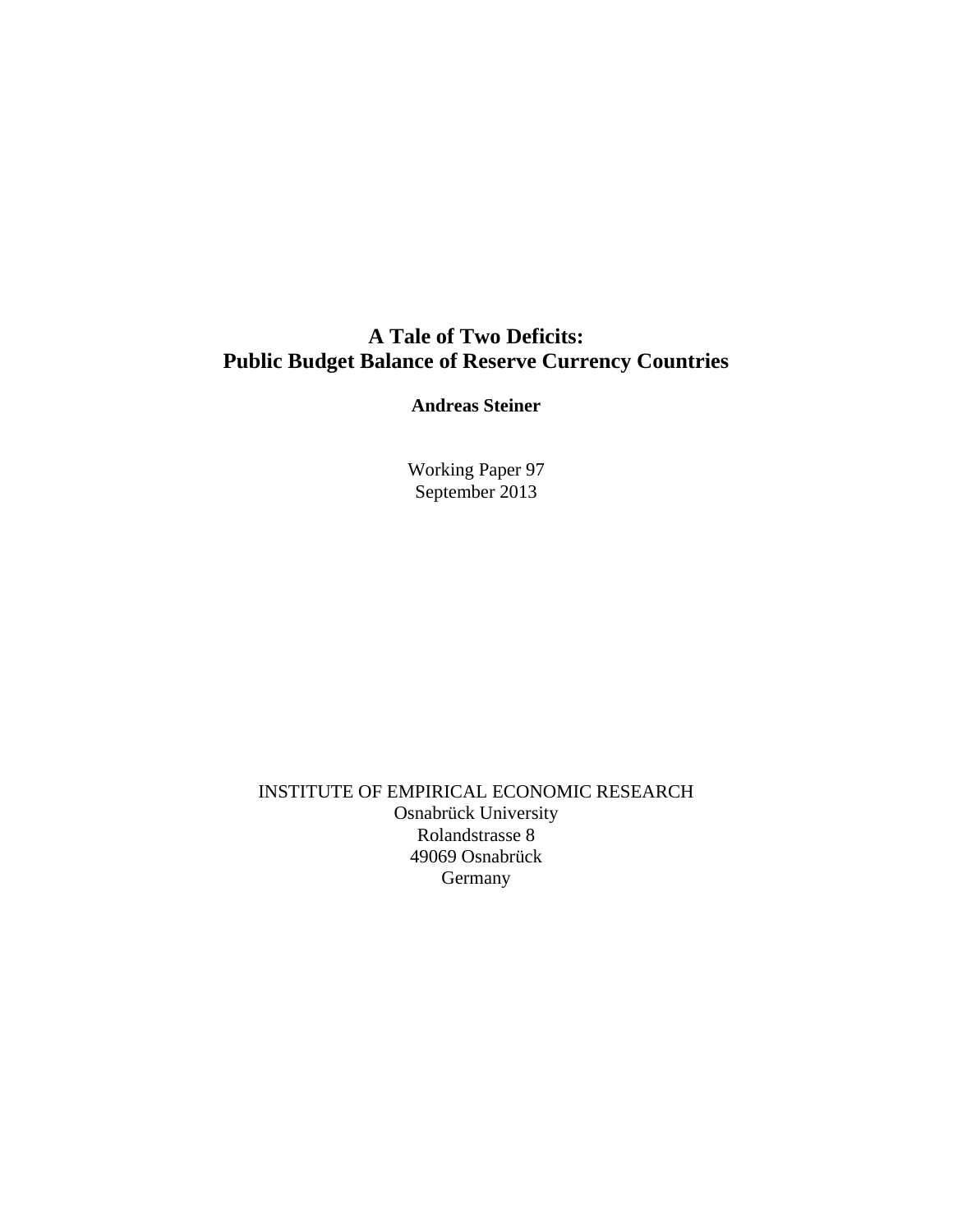# A Tale of Two Deficits: Public Budget Balance of Reserve Currency Countries

### Andreas Steiner<sup>∗</sup>

University of Osnabrueck

September 2013

#### Abstract

Central banks invest their foreign exchange reserves predominantly in government bonds. The global accumulation of reserves therefore affects the equilibrium in the market for government bonds of reserve currency countries. By means of a panel data analysis we examine the relationship between reserve currency status and public budget balance during different constellations of the international monetary system: the sterling period (1890-1935) and the dollar dominance (since World War II). We show for both periods that reserve currency status significantly lowers the fiscal balance. Any additional dollar of reserves lowers the center's balance by 0.7-1.4 dollars. These novel findings show that reserve currency status increases sovereign debt of the center country.

Keywords: Reserve Currency, Public Balance, International Monetary System, Panel Data Analysis.

JEL Classification Numbers: F31, F33, F41, H62, E62, C23.

<sup>∗</sup>Address: University of Osnabrueck, Institute of Empirical Economic Research, Rolandstrasse 8, D-49069 Osnabrueck, Germany, e-mail: asteiner@uni-osnabrueck.de. The author is grateful to Michael Bordo, Peter H. Lindert and Moritz Schularick for providing historical data. The author would like to thank Thomas Grjebine, Yilin Hou, Gian-Maria Milesi-Ferretti, Moritz Schularick, Alfons Weichenrieder, Frank Westermann, Joachim Wilde, seminar participants at the Deutsche Bundesbank and University of Osnabrueck and participants at the ZEW conference on "Recent Developments in Macroeconomics", the annual meeting of the Verein für Socialpolitik, the annual congress of the International Institute of Public Finance and the EEA-ESEM meeting in Gothenburg for their helpful comments and suggestions.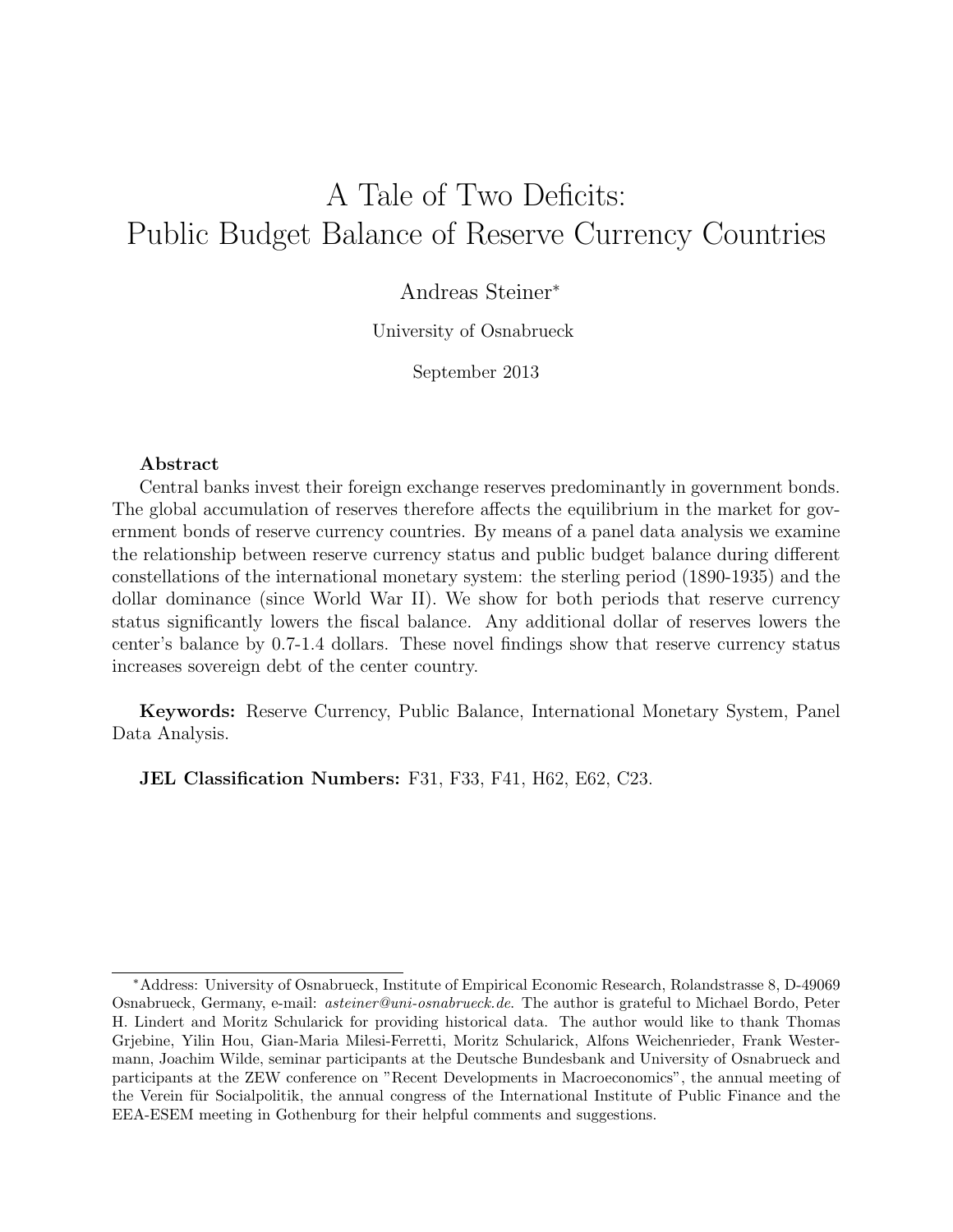## 1 Introduction

This paper provides an empirical examination of the relationship between reserve currency status and government finances. Since central banks hold their foreign exchange reserves preferably in the form of government bonds issued by the center country of the international monetary system, the reserve-providing country faces an additional demand for its sovereign bonds. By implication, reserve currency status facilitates the financing of fiscal deficits.

The empirical importance of the relationship between public finances and reserve currency status is characterised by three stylised facts:

1) Central banks' international reserves have increased considerably. The annual average growth rate between 1880 (1970) and 2010 has been  $7.2\%$  (12.2%). Since this rate exceeds the US inflation rate, which averaged 2.4% between 1880 and 2010, reserves have risen in real terms. Reserves have also increased relative to the economic size of the US, which might be considered as backing the real value of dollar exchange reserves. US real GDP has grown at an average annual rate of 3.2% during the period of consideration.

2) Central banks' reserves have been increasingly held in the form of foreign assets at the expense of gold. The share of foreign exchange reserves in total reserves<sup>1</sup> has risen from 9.5% in 1899 to 95.5% in 2010 (see Figure 1).

[Figure 1 about here.]

3) A considerable share of foreign exchange reserves has been invested in government bonds of reserve currency countries. By way of example, in 2010 35.2% of global foreign exchange reserves were invested in US Treasuries (see Figure 1).

These facts imply that foreign central banks are major players on the market for safe government bonds. They hold a considerable share of government debt of the center countries. Their rising demand for government bonds generates a dilemma: Triffin (1960) points out that the objectives of providing an increasing amount of reserve assets and of fixing the real value of these assets are incompatible in a monetary system that uses national currencies as reserves. While Triffin focused on the implications for the balance of payments of the center country, the modern dilemma is a fiscal problem arising from central banks' preference for

<sup>1</sup>Total reserves are defined as the sum of gold, convertible foreign exchange, unconditional drawing rights with the IMF (the country's reserve position in the Fund) and special drawing rights (SDRs). While historically reserves consisted of gold and foreign assets, drawing rights with the IMF arise from countries' capital shares in the IMF and SDRs were created in 1969 as a response to the "dollar shortage".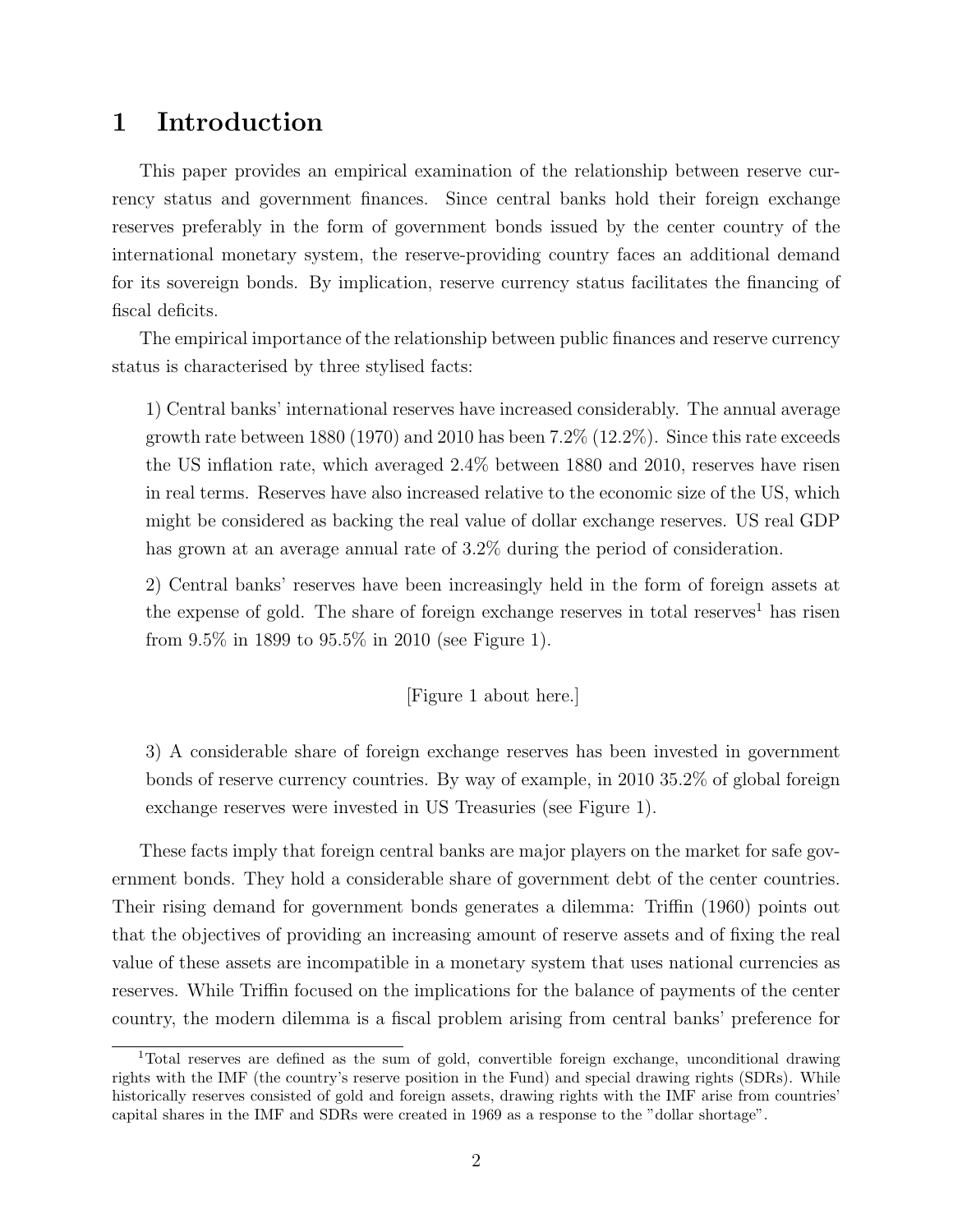government securities (Obstfeld, 2011a, 2011b and Prasad, 2011). Obstfeld (2011b, p.10) concludes with respect to the US:

"So global reserve growth requires the ongoing issuance of gross government debt. This requires, in turn, that the government run continuing deficits, or that it issue debt to acquire assets likely to be inherently riskier than the corresponding liabilities. Just as in the classic Triffin dilemma, global reserve growth is largely driven by deficits - not national balance of payments deficits, but government deficits."

Center countries have to run fiscal deficits if they want to satisfy the increasing demand for safe assets.<sup>2</sup> At the same time, the increasing demand for reserve assets lowers their interest rate, which, in turn, may lower fiscal discipline. If center country governments optimize intertemporally, their equilibrium response is to run lower fiscal balances ceteris paribus.

If there exist perfect substitutes for sovereign bonds of the center country, foreign central banks crowd-out the private demand for government bonds and the equilibrium on the sovereign bonds market is unaffected. Under the more realistic assumption that there are no perfect substitutes<sup>3</sup>, the price of government bonds rises and lowers the effective interest rate. The public budget constraint of the center is relaxed. Its sovereign debt rises.

This paper contributes to the preceding literature in several dimensions. First, we extend the literature on the determinants of the public budget balance by explicitly taking account of countries' reserve currency status. While the existing literature explains public budget balances by economic and political factors, it disregards that the supply of government bonds is not only supply-driven, but depends on private and official demand for such bonds alike. The equilibrium approach to fiscal policy pioneered by Barro (1979) focuses on economic factors that affect public finances. In this type of model, optimal tax rates are smooth over time. Deficits result from exceptional spending like the financing of wars and countercyclical policies. The importance of political and institutional factors for public finances is theoretically grounded by Alesina and Tabellini (1990). Empirical contributions of Roubini and Sachs (1989a, 1989b) show that coalition governments, left-wing parties and short terms of office are associated with larger deficits. While the findings are confirmed by Grilli et al. (1991), De Haan and Sturm (1997) and De Haan et al. (1999) do not find a robust relationship between political factors and government finances. To the best of our knowledge, the effect of reserve currency status on public debt has not been investigated before.

<sup>&</sup>lt;sup>2</sup>In principle, the provision of public assets can be reconciled with a balanced public budget if the public sector purchases foreign assets.

<sup>&</sup>lt;sup>3</sup>If home bonds and foreign reserve bonds were perfect substitutes, central banks could hold home bonds instead of foreign reserves (see Canzoneri et al., 2013).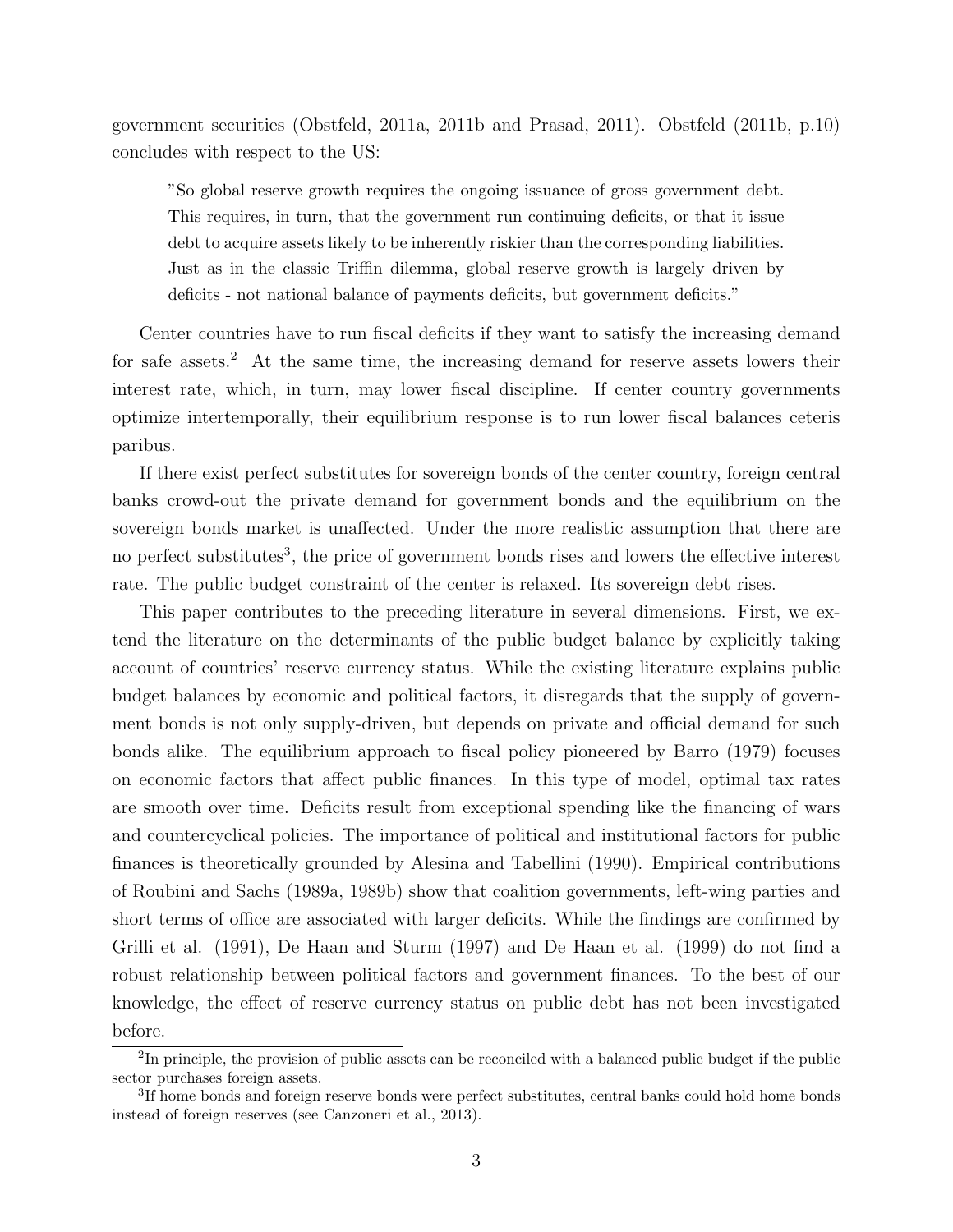Our second contribution concerns the data set: The construction of a panel data set covering 120 years of public budget history allows us to examine the determinants of fiscal balances in the long run. Moreover, we can identify the changing influence of certain determinants over time. While existing panel studies examine more recent periods (i.e. Tujula and Wolswijk, 2007, and Woo, 2003), long-run studies using historical data are usually timeseries analyses focusing on a single country (i.e. Barro, 1986 and Bohn, 1998 for the US; Barro, 1987, for the UK). The analysis of the determinants of fiscal balances in a historical panel is new.

Third, this paper contributes to the literature that examines the consequences of reserve currency status. Reserve currency countries are often considered to enjoy an "exorbitant privilege" (see Gourinchas and Rey, 2007; Gourinchas et al., 2010), because they are able to issue debt in their own currency and at low interest rates. We focus on one aspect of this privilege, which has been undervalued so far: Reserve currency countries face a relaxed public budget constraint.

Finally, this paper is linked to studies examining the relationship between the key currency role of the dollar and the financing of the US public deficit (i.e. Kitchen and Chinn, 2011; Krishnamurthy and Vissing-Jorgenson, 2012). Favilukis et al. (2012) report that the downward trend in the US net foreign asset position since 1994 can entirely be attributed to the purchase of US safe assets by foreigners. While these studies focus on how reserve status affects the interest rate, we show that besides this price effect there is also a quantity effect: Reserve status increases the level of government debt.

This paper makes reference to a recent literature investigating the scarcity of safe assets and its global implications (IMF, 2012; Dooley et al., 2004). Caballero and Farhi (2013) and Gourinchas and Jeanne (2012) provide theoretical approaches that emphasise the central role of governments and public debt in the production of safe assets.

The remainder of the paper is organized as follows. The next section traces the evolution of the international monetary system since the establishment of central banks and explores the importance of government securities as central bank reserve assets. Implications of being the reserve currency provider are discussed in Section 3. Section 4 provides an empirical analysis of the effect of reserve currency status on the public budget balance. Concluding remarks are offered in Section 5.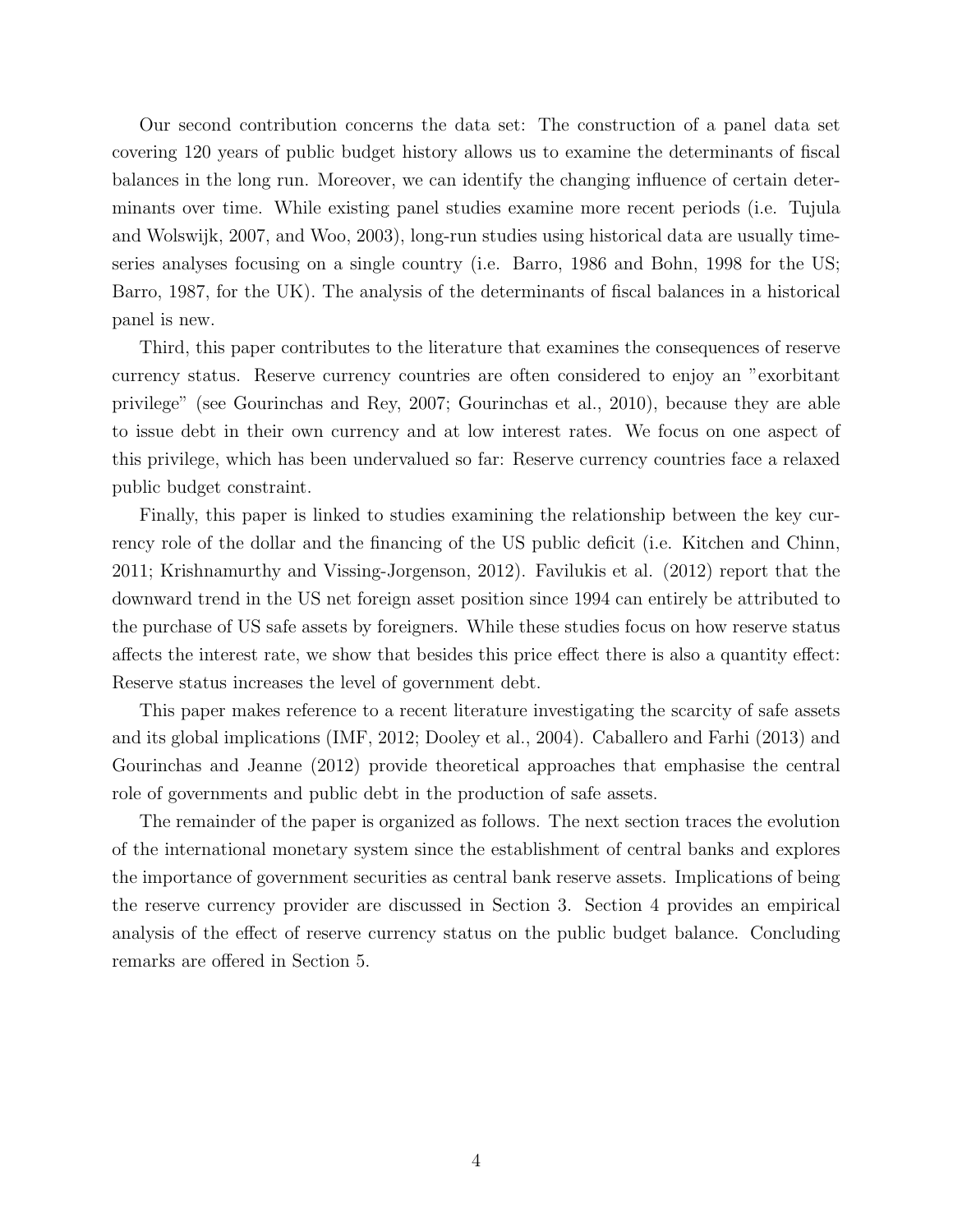### 2 Foreign exchange reserves in historical perspective

This section provides historical evidence of the increasing role of foreign exchange reserves in total reserves and illustrates the rise and fall of national currencies as reserve assets. It then summarises the evidence on the asset classes in which central banks invest their foreign exchange reserves.

#### 2.1 A short history of reserve currencies

#### Sterling dominance (1880-1913)

The classical gold standard, which emerged during the 19th century as a by-product of the foundation of central banks, gradually turned into a gold-exchange standard, where gold was supplemented by foreign assets denominated in gold-convertible currencies. In the period preceding World War I, apart from the Bank of England, most central banks held some foreign exchange reserves in addition to gold and operated under a de facto gold-exchange standard (see Bloomfield, 1963). According to the estimates of Lindert (1969) the share of foreign exchange assets in total reserves (sum of gold and foreign exchange) rose from 12.7% in 1880 to 23% in 1913. While the shares of Deutsche mark and French franc in total reserves both accounted for roughly 15% in 1899, the franc's share rose to 31% in 1913 at the expense of sterling. With Canada being the only country holdings sizeable dollar reserves<sup>4</sup>, the dollar share in global foreign exchange holdings was below  $2\%$  in 1913.

#### Dual reserve currency system (1920-1939)

While the monetary system after World War I was based on the same pillars as its predecessor, the evolution of the gold-exchange standard was characterized by two main changes: First, foreign exchange grew relative to total reserves. Second, the dollar emerged as important reserve currency and shared the role of dominant reserve currency with pound sterling during the interwar years. The changing importance of key currencies in total foreign exchange reserves is illustrated in Figure 2.

#### [Figure 2 about here.]

The creation of the Federal Reserve System in 1913 is an important factor that facilitated the emergence of the dollar as key currency. Moreover, after 1914 the US turned from net debtor to net creditor, while the net foreign asset position of the UK deteriorated. According to the estimates of Eichengreen and Flandreau (2009), dollar reserves accounted

<sup>&</sup>lt;sup>4</sup>Although small in absolute terms, the entire foreign assets of the Philippine Treasury were denominated in dollar.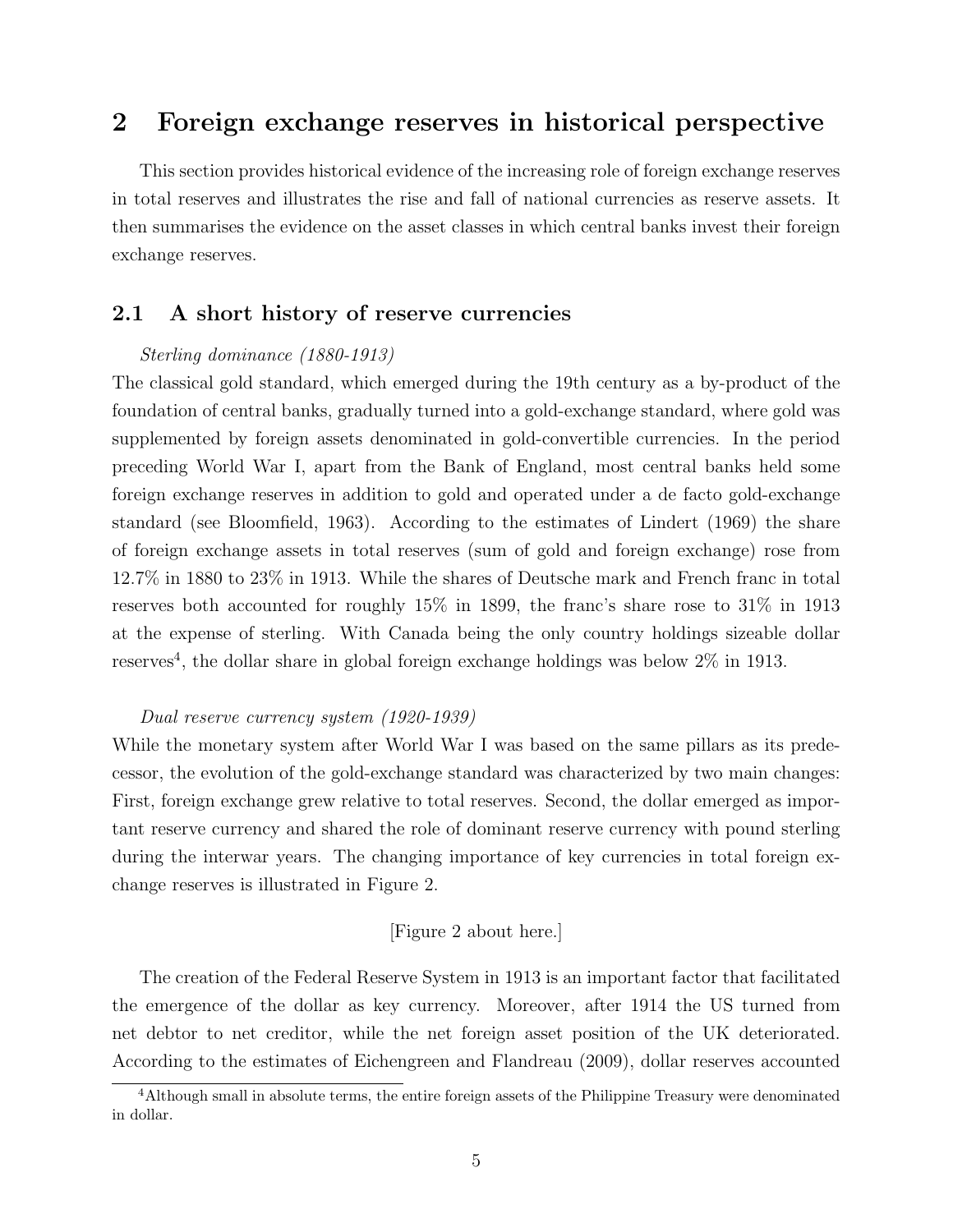for 18.2% of total foreign exchange reserves in 1920. In 1924, the dollar overtook sterling as most important reserve currency for the first time. In the 1930s, however, pound sterling regained its leading role.

#### Dollar dominance (since World War II)

After World War II, the dollar consolidated its role as key currency. Its predominant role was backed by official US policy.<sup>5</sup> The gold-dollar standard collapsed in 1971 when the US revoked its commitment to exchange dollars for gold at the predefined price. Despite the dollar devaluation, its share in foreign exchange reserves did not drop. On the contrary, it reached its peak in 1975, when 75% of global foreign exchange reserves were denominated in US dollars. This share then declined gradually and reached a lower floor of 50% in 1990. Since then, dollar accounted for a relatively stable share of two thirds of total exchange reserves despite the creation of the Euro.

#### 2.2 Types of reserve assets

While individual central banks usually do not report the currency composition of their foreign exchange reserves, they provide even less information with respect to the type of assets they hold. Since reserves have to be readily available at known value in times of financial distress, the set of assets is restricted to safe short-term liquid assets.<sup>6</sup> Government bonds fulfill these conditions. Bloomfield (1963) notes for the period up to 1913 that external assets were held in the form of foreign bills, balances with foreign correspondents and foreign bonds. For the well studied case of Norway, Øksendal (2008) reports that exchange reserves were composed of British consols, French rentes and German government bonds for liquidity purposes.

Table 1 provides data on the share of government bonds in central banks' foreign assets in the interwar years for a number of countries. It shows that government bonds were an important reserve asset although their share was rather unstable. The countries of the sterling area<sup>7</sup> invested their foreign exchange reserves predominantly in British Treasury bills (see Nurske, 1944, p.60).

<sup>5</sup>US tax laws were amended in 1961 (section 895) stating that foreign central banks' income from obligations of the US should be exempt from taxation.

<sup>&</sup>lt;sup>6</sup>The Group of Ten (1965) defines reserves as "those assets of [a country's] monetary authorities that can be used, directly or through assured convertibility into other assets, to support its rate of exchange when its external payments are in deficit" (p. 21).

<sup>7</sup>The sterling area was formed by countries that decided to peg their exchange rate to the pound sterling after its devaluation in 1931. The group consisted of the British Commonwealth of Nations as well as independent countries, among them the Scandinavian countries, Japan and Portugal. The sterling bloc existed until World War II.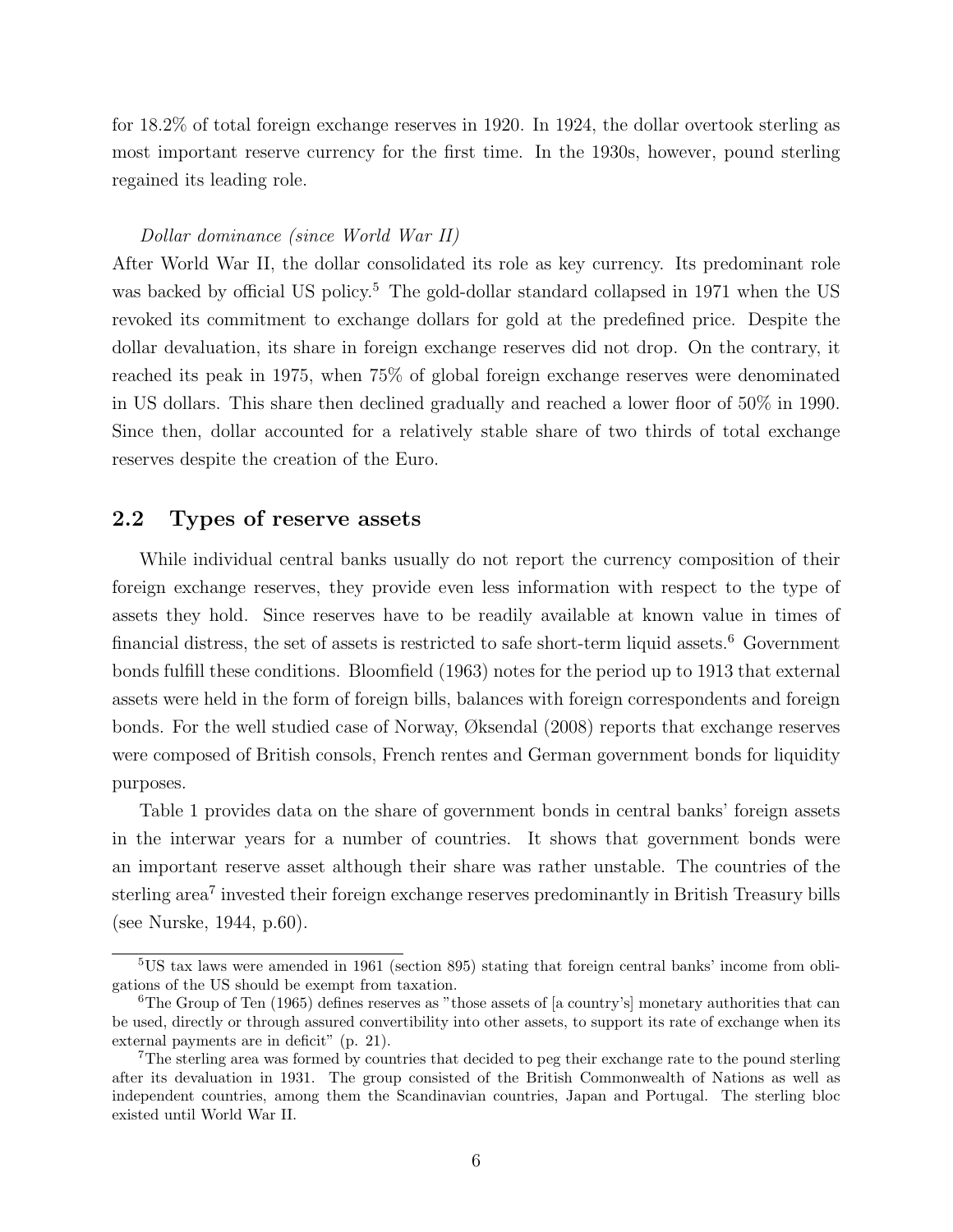[Table 1 about here.]

More precise statements are possible with respect to the role of US Treasuries since World War II. The Flow of Funds data of the FED show that official foreign institutions constitute a major source of demand for US Treasury bonds. The left hand panel of Figure 3 visualizes the enormous increase in the real value of outstanding US Treasury debt since the early 1980s. This increased supply was absorbed by foreign official holders of Treasuries: Their share in total Treasury debt securities outstanding has risen from 6% in 1970 to 40% in 2009 (see right hand panel of Figure 3). The declining share in recent years (35.9% in 2010) can be explained by the FED's massive purchase of US Treasuries resulting from its policy of quantitative easing. Notwithstanding, between 2000 and 2010, 49% of the increase in Treasuries was purchased by foreign official institutions. Foreign official investors hold the majority of total Treasuries in foreign hands (75% in 2010).

[Figure 3 about here.]

## 3 Implications of reserve currency status

This section discusses the theoretical argument that the reserve-providing country faces lower interest rates and a relaxed public budget constraint.

#### 3.1 Implications for interest rates

A reserve currency country is characterised by the unique situation that its assets are held by two types of foreign agents: private and official ones. First, alike any financially integrated economy, the reserve currency country receives loans from private foreign lenders as a result of their portfolio optimisation. Second, in contrast to the rest of the world, foreign central banks provide loans to the reserve currency country equal to the amount of foreign exchange reserves they hold.<sup>8</sup> These loans are primarily granted to the sovereign of the reserve currency country. Thus, the reserve currency country faces an additional demand for its sovereign bonds. In line with a simple demand-supply framework without total crowdingout of private by official demand, the amount of debt and the price of assets are higher than without reserve currency status.

These effects are intensified by the fact that the demand for safe reserve assets is relatively insensitive to their return because perfect substitutes are unavailable. For the early

<sup>8</sup>For the role of foreign exchange holdings and their determinants refer, among others, to Aizenman and Lee  $(2007)$ , Cheung and Qian  $(2009)$  and Jeanne and Rancière  $(2011)$ .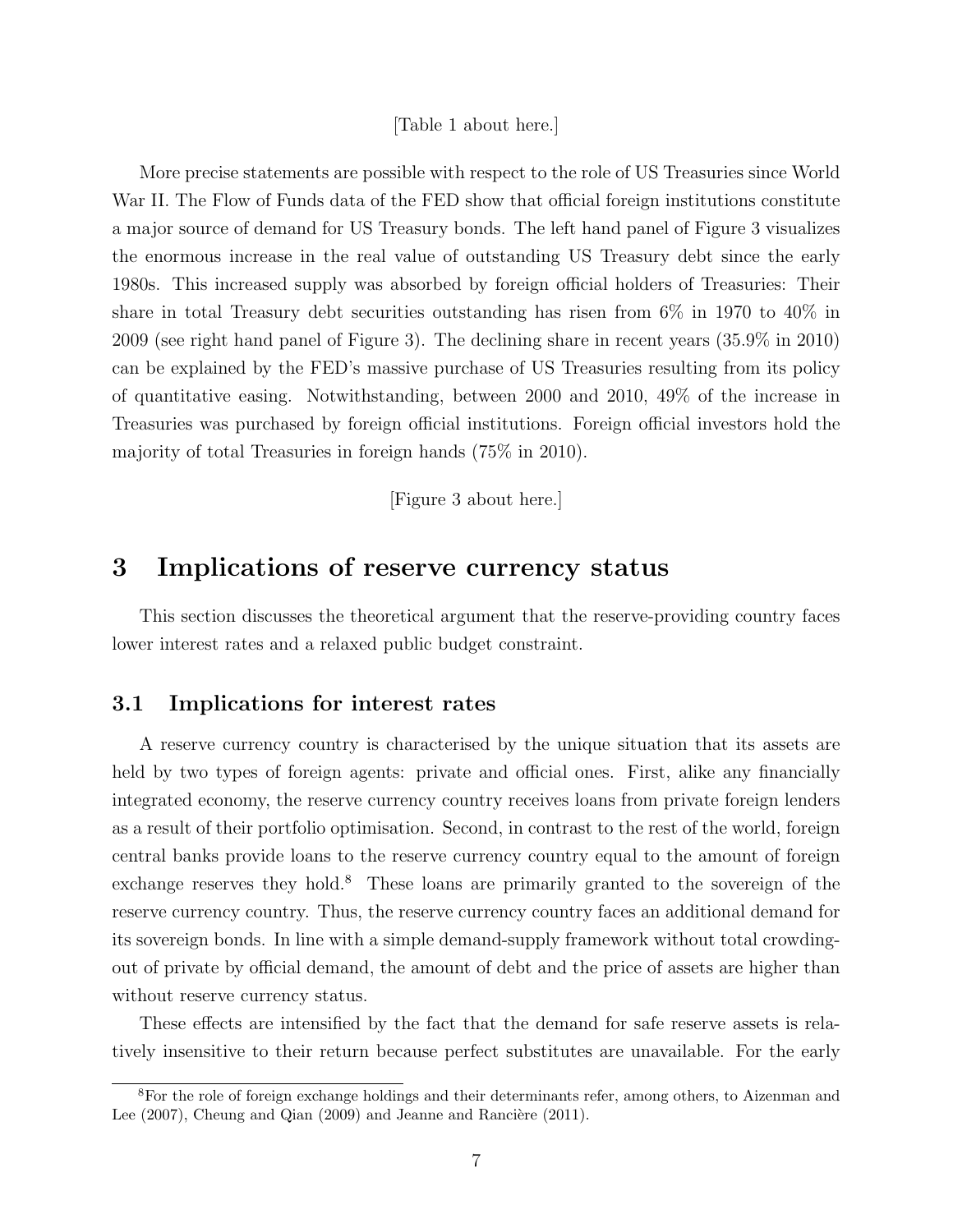period of the dollar standard Aliber (1964) and Gemmill (1961) report that the share of foreign exchange in total reserves is independent of interest rates.<sup>9</sup> More recently, Krishnamurthy and Vissing-Jorgenson (2012) show that foreign central banks' investment decisions are insensitive to interest rates.

Moreover, the demand for Treasury bonds by foreign central banks substantially lowers their interest rate, which, in turn, softens the public budget constraint. This effect has been present in the UK during the sterling dominance. When sterling reserve accumulation resulted from trade with the UK, the demand for UK Treasury bills rose, which lowered their discount rate (see Nurske, 1944, p.61). For the more recent dollar dominance, a series of papers documents that foreign central banks' asset demand lowers US interest rates.<sup>10</sup>

On theoretical grounds, Caballero and Krishnamurthy (2009) show that the global demand for a safe store of value rises US asset prices and lowers interest rates. Caballero et al. (2008) derive low US interest rates as the equilibrium outcome of different levels of financial development.

#### 3.2 Implications for the public budget

This section takes a supply-side view and demonstrates that it is in the own interest of the reserve-providing country to increase government debt. Our starting point is the public budget identity, which is given by

$$
D_t = (1 + i_t)D_{t-1} - S_t \tag{1}
$$

where  $D$  denotes the level of public debt at the end of year  $t$ , i the nominal interest rate and S the primary government surplus. Scaled by nominal GDP, the dynamics of public debt can alternatively be expressed as

$$
d_t = \left(\frac{1+i_t}{1+g_t}\right)d_{t-1} - s_t
$$
\n<sup>(2)</sup>

where variables denoted by lower cases are scaled by GDP (e.g.  $d = \frac{D}{V}$  $\frac{D}{Y}$  and g is the growth rate of nominal GDP. After adding standard assumptions and some algebraic manipulation (see Bohn, 1995, 2005), the intertemporal budget constraint of fiscal policy can be obtained as

<sup>9</sup>"The general conclusion from recent empirical investigations is that foreign official institutions do not shift funds from dollar assets into gold, or into reserve assets denominated in other currencies, in response to changes in interest rates" (Aliber, 1964, p.448).

<sup>&</sup>lt;sup>10</sup>Refer to Krishnamurthy and Vissing-Jorgensen, 2012; Warnock and Warnock, 2009; Kitchen and Chinn, 2011; Beltran et al., 2012.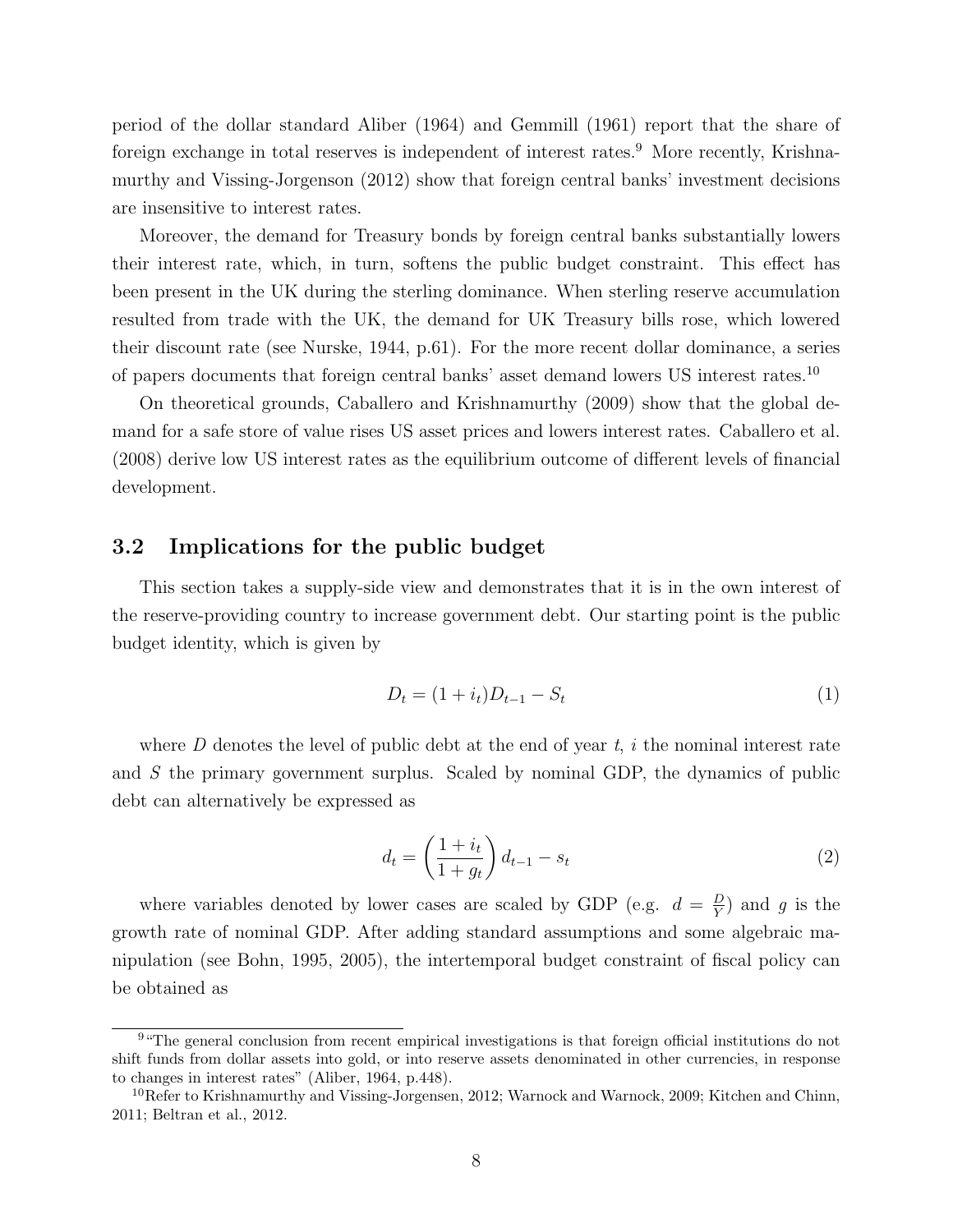$$
d_t = \sum_{j=0}^{\infty} \frac{1}{\prod_{k=0}^{j} (1+r_k)} E_t[s_{t+j}]
$$
\n(3)

where the "return on debt" is defined as  $r_k = (1 + i_k)/(1 + g_k)$ .  $E_t$  denotes conditional expectations. The constraint requires that the present value of future primary surpluses equals the initial level of debt. If a country attains reserve currency status, its interest rate decreases. We denote this lower interest rate by  $i^{RC}$ . Equation (3) shows that for lower future interest rates the intertemporal budget constraint is satisfied for a higher level of public debt d. <sup>11</sup> In other words, for a given stream of future surpluses, a larger level of current debt is compatible with the intertemporal budget constraint. This also holds if reserve currency status is considered to be temporary: If the country enjoys reserve status from now until period N, in equation (3) i is replaced by  $i^{RC}$  for  $0 \leq j \leq N$ . By implication, in the limit the budget constraint is satisfied for a higher current level of sovereign debt.

According to simple economics of intertemporal choice, lower interest rates induce substitution and income effects. Optimizing agents exchange future consumption for present one. The income effect depends on the sign of agents' net wealth: The effect is positive for borrowers and negative for creditors. Textbook analysis of intertemporal choice assumes that there exists one homogenous asset with given interest rate. In our case it is more plausible to assume that the degree of asset substitutability is limited. A decease in interest rates of sovereign bonds does not affect the return of other assets in which the sovereign itself may invest. This implies that the income effect of the sovereign is positive if it is a borrower and zero if it is a creditor. The net effect of combined substitution and income effects is unambiguously positive. The optimal government response to a lower interest rate is an increase in present consumption.

There exists, however, a caveat: According to the theory on public spending governments do not optimize intertemporally; expenditures are determined independently of interest rates. Deviations from a balanced budget are explained by economic shocks or political considerations (e.g. Barro, 1979; Alesina and Tabellini, 1990.)<sup>12</sup> However, even if interest rates do not enter the government's objective function directly, they affect the intertemporal budget constraint. As soon as a government becomes a net debtor because of deficit spending, lower lending rates imply that a given stream of surpluses is compatible with a larger current deficit.

<sup>&</sup>lt;sup>11</sup>If lower interest rates enhance economic growth, this rise in q additionally lowers r.

<sup>12</sup>Ricardian equivalence implies that private agents correct the intertemporally suboptimal allocation of government spending. Private agents increase present consumption in place of the government when the cost of government debt decreases.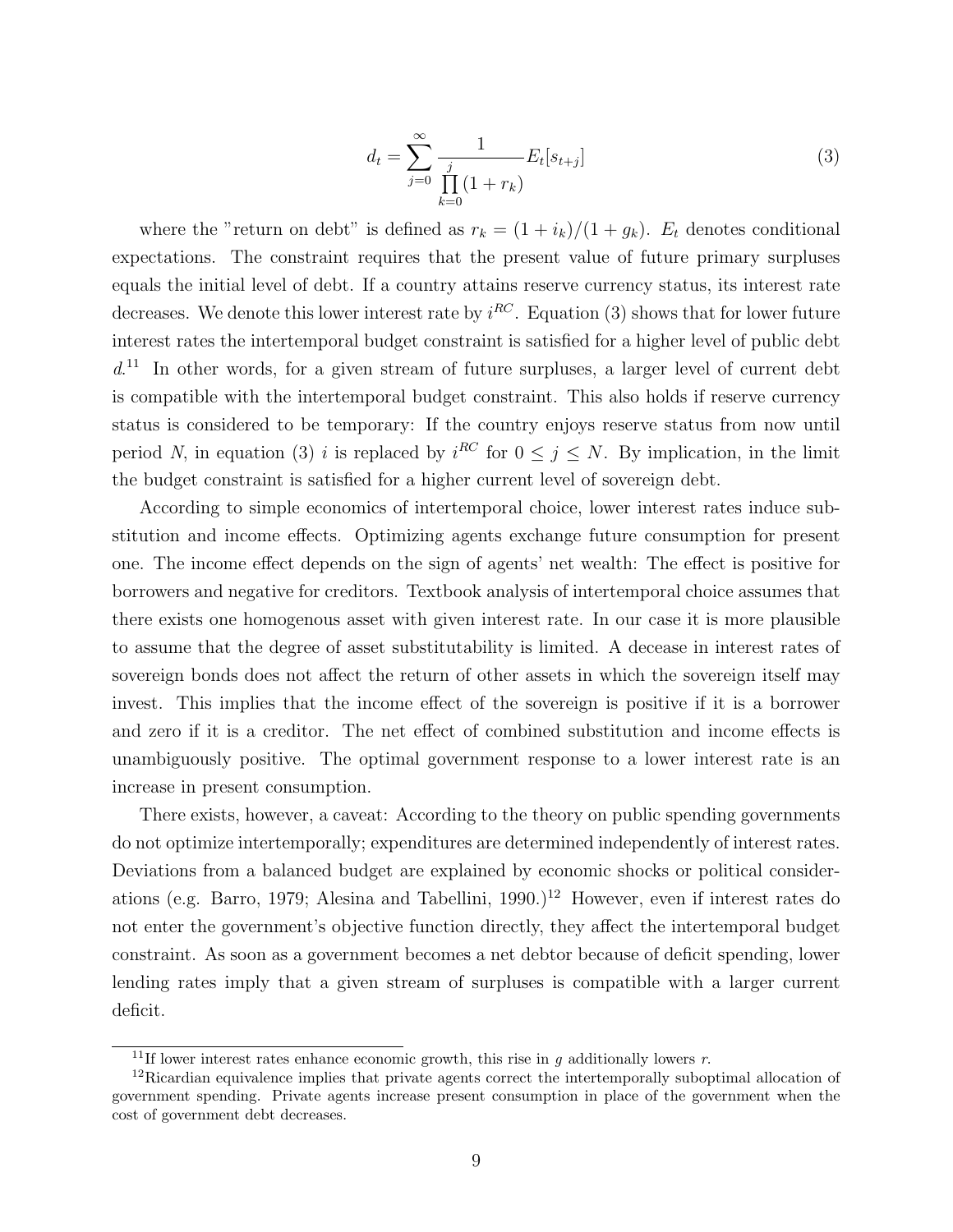# 4 Regression analysis

#### 4.1 Data

To study the effect of reserve currency status on the government budget balance we assembled a new annual dataset covering 24 industrialised countries over the years 1890-2009. The limitation on industrialised countries is due to data availability and the attempt to form a relatively homogeneous country group, which warrants pooling. For each variable we use one main data source, which provides data from the start of the series until 2009 (International Financial Statistics start in 1948 at the earliest, for World Development Indicators the longest series date back to 1960). These series are complemented by alternative sources that provide historical data: The most important are Bordo et al. (2001), Lindert (1969) and Mitchell (2007). The definitions of the variables and their data sources are listed in Appendix A. Appendix B enumerates the countries of our sample.

At the core of our dataset are yearly data of central banks' international reserves and their composition (gold vs. foreign exchange). In contrast to the main data set, which contains country-specific data for our 24 sample countries, foreign exchange reserves are measured as the global aggregate. For reserve currency countries matters the reserve demand emanating from the rest of the world. In particular, our data on foreign exchange include the reserve stocks of emerging and developing countries, where the major part of reserve accumulation has taken place since the East Asian financial crisis. With their beginning in 1948, we use the IMF world series on foreign exchange. For the period 1890-1913 world reserves are calculated as the aggregate of 35 countries (see Lindert, 1969). Aggregate reserves in the interwar period are the sum over 21 countries as provided in the Statistical Yearbooks of the League of Nations (see Bordo and Eichengreen, 2001). Currency shares in these foreign exchange reserves shed light on the dynamics of reserve currency status. These shares are based on various sources, which are listed in Appendix C.

Data on reserve assets categorized into different key currencies are not available at the global level.<sup>13</sup> Hence, the division of the demand for foreign exchange in different reserve currencies is calculated. The procedure, which is the same for all reserve currencies, is illustrated by way of example for sterling reserves: Changes in total reserves and changes in their composition result from valuation changes (exogenous) and active reserve policy (endogenous). Since only purchases and sales of reserves affects the bonds market of the center country, we try to isolate reserve changes due to active reserve policy. To this end, the total level of foreign exchange reserves is first converted into sterling and then multiplied

<sup>13</sup>While some central banks report the annual change in the holdings of foreign exchange reserves listed by currency of denomination, others do not provide this breakdown.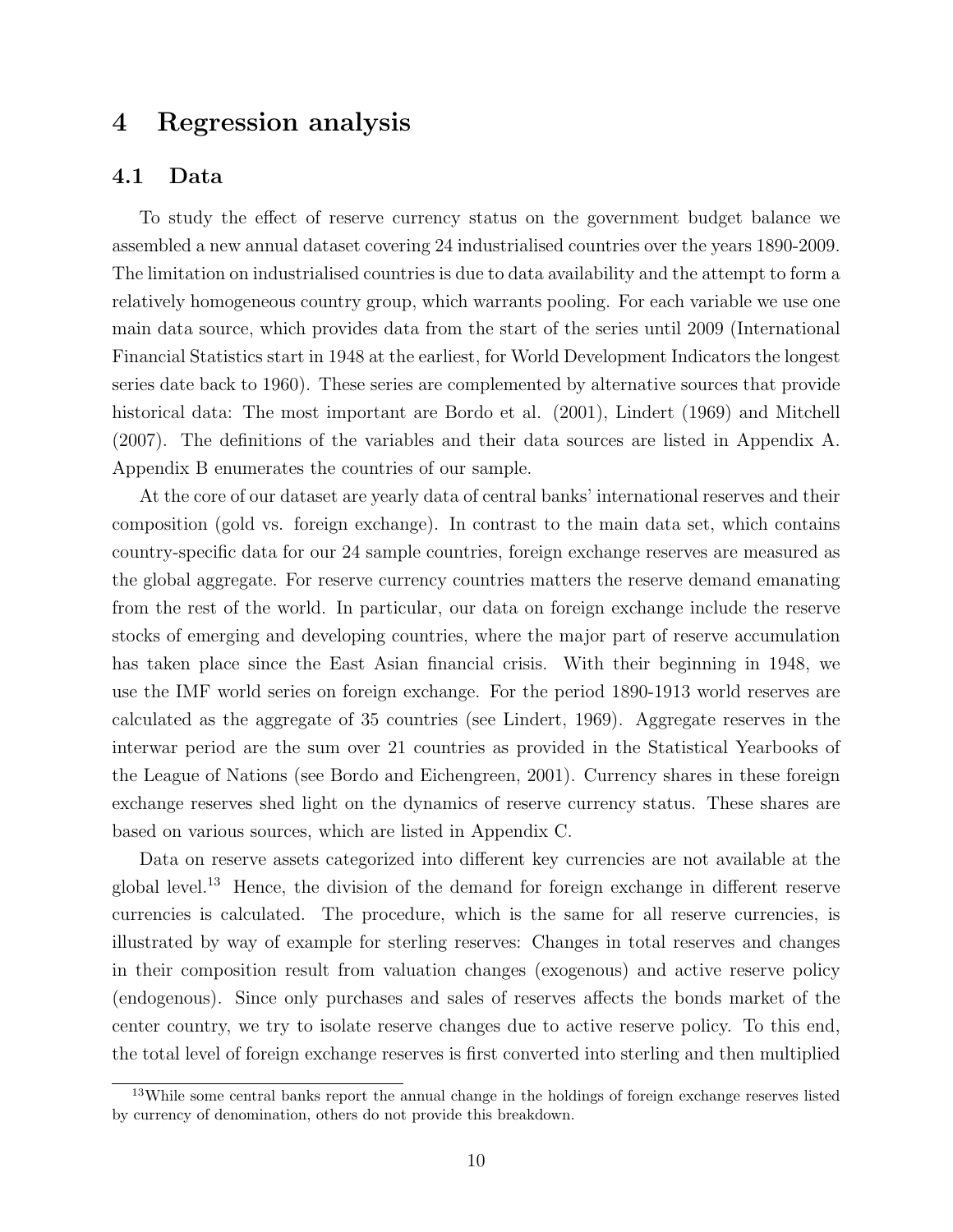by the sterling share in total foreign exchange reserves. The difference in sterling reserves between two years is our measure of sterling demand. While this method filters out the effect of exchange rate changes, we are unable to separate the effect of changes in the market value of reserve assets from active reserve policy.

This demand for assets of the major reserve currencies is illustrated in Figure 4. It highlights several facts: First, the demand for reserve assets is highly volatile. Second, annual reserve changes amounting to 1% of GDP of the reserve country are rather the rule than the exception. This is an economically significant value. Third, changes relative to national GDP have been small in France, but large in the US and Germany. Fourth, the time series illustrate the fall of the sterling and the rise of the dollar as reserve currencies. While demand for sterling is often negative, dollar assets were sold on a net basis only in few occasions. Since 1983 the demand for dollar reserves has been positive in any year.

#### [Figure 4 about here.]

Table 2 provides data on the demand for reserves relative to GDP of the issuing countries. The largest relative demand for reserve assets has been recorded in Germany and the US since 1995. Before 1970 the demand for reserve assets was economically less significant relative to GDP.

#### [Table 2 about here.]

Since foreign exchange reserves are not entirely invested in government bonds, our measure of reserve demand provides an upper bound for the demand of government bonds. Given the lack of more precise data, we rely on this proxy variable for the period before WW II. Beginning in 1948 the Flow of Funds provide data on the amount of US Treasuries held by foreign official institutions, which we then use in the analysis.

The dependent variable of our regression analysis is the government budget balance expressed as a ratio of GDP in decimal terms. The choice of control variables follows the seminal papers of Roubini and Sachs (1989a, 1989b), De Haan and Sturm (1997) and Woo (2003). In particular, the following determinants of government surpluses/deficits are considered:

Inflation: Inflation erodes the real value of taxes if there is a collection lag, defined as a time difference between the moment the tax obligation arises and the moment of tax payment. Moreover, if tax law specifies a value expressed in national currency, inflation decreases its real value. In contrast, in the presence of progressive tax rate schedules government income benefits from higher inflation rates. The overall effect has to be determined empirically.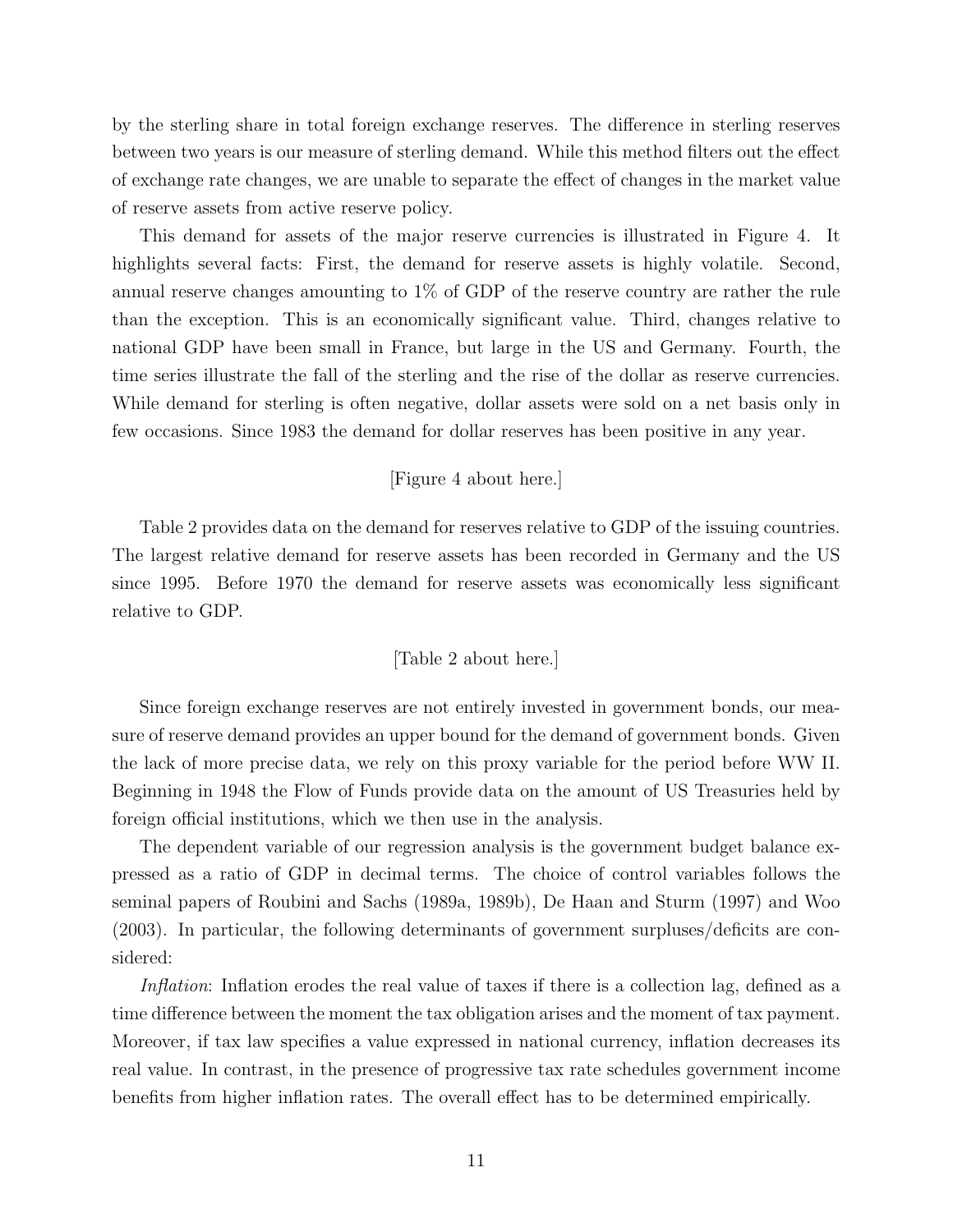Growth of GDP: If government spending is used as an anticyclical instrument to smooth the bussiness cycle, deficits emerge when GDP growth is temporarily low. In periods of relatively high GDP growth, governments may reduce their spending and amount surpluses in their budget balance. The built-in stabilizer of fixed tax rates works in the same direction: Whereas tax income is high during booms, it decreases during recessions.

Demographic structure: Economies with relatively old societies spend a larger share of income for social welfare like pensions and health. The dependency ratio of persons over 65 years (relative to its world average) is expected to negatively affect government finances.

Unemployment rate: If the rate of unemployment is high, government spending is high due to social assistance transfers. At the same time, low economic activity depresses tax revenue. Therefore, the unemployment rate is expected to negatively affect the government budget balance.

External shocks: Negative external shocks might be accommodated by an increase in government spending. The growth rate of the terms of trade multiplied by trade openness is used as a proxy for external shocks.

Relative income: Real per capita GDP relative to the world average is introduced to control for the stage of development. Relatively poor countries are more likely to have inefficient tax and spending systems. As a result, government budget deficits might arise.

Military expenditure: The involvement of a country's armed forces in wars and peacekeeping operations generates costs, which are often transitory and unforeseen. Smooth tax rates imply that these exceptional expenditures generate deficits, which are subsequently financed over long time periods. By way of example, the two World Wars increased public debt of the participating countries considerably. It then took many years to lower public debt to pre-war levels.

For most countries, the World Development Indicators provide data on military expenditures (relative to GDP) since 1988. To identify periods of abnormally high or low military expenditures, we calculate the deviation of military expenditures from their country-specific mean and use this variable in our empirical analysis. Because historical data on military expenditures is missing, in our long-run analysis we use a dummy variable for wars instead, which takes on the value one during World War I and World War II.

Interest rate: Interest rates on sovereign bonds determine the cost of debt financing. For investors they convey information about the riskiness of the bonds; for debtors they are expected to work as automatic stabilizers. High interest rates limit spending of indebted countries whereas creditor countries are characterised by lower interest rates. Since high interest rates imply that a present deficit has to be balanced by larger future surpluses, it is less favourable to substitute future consumption by present one. Optimising governments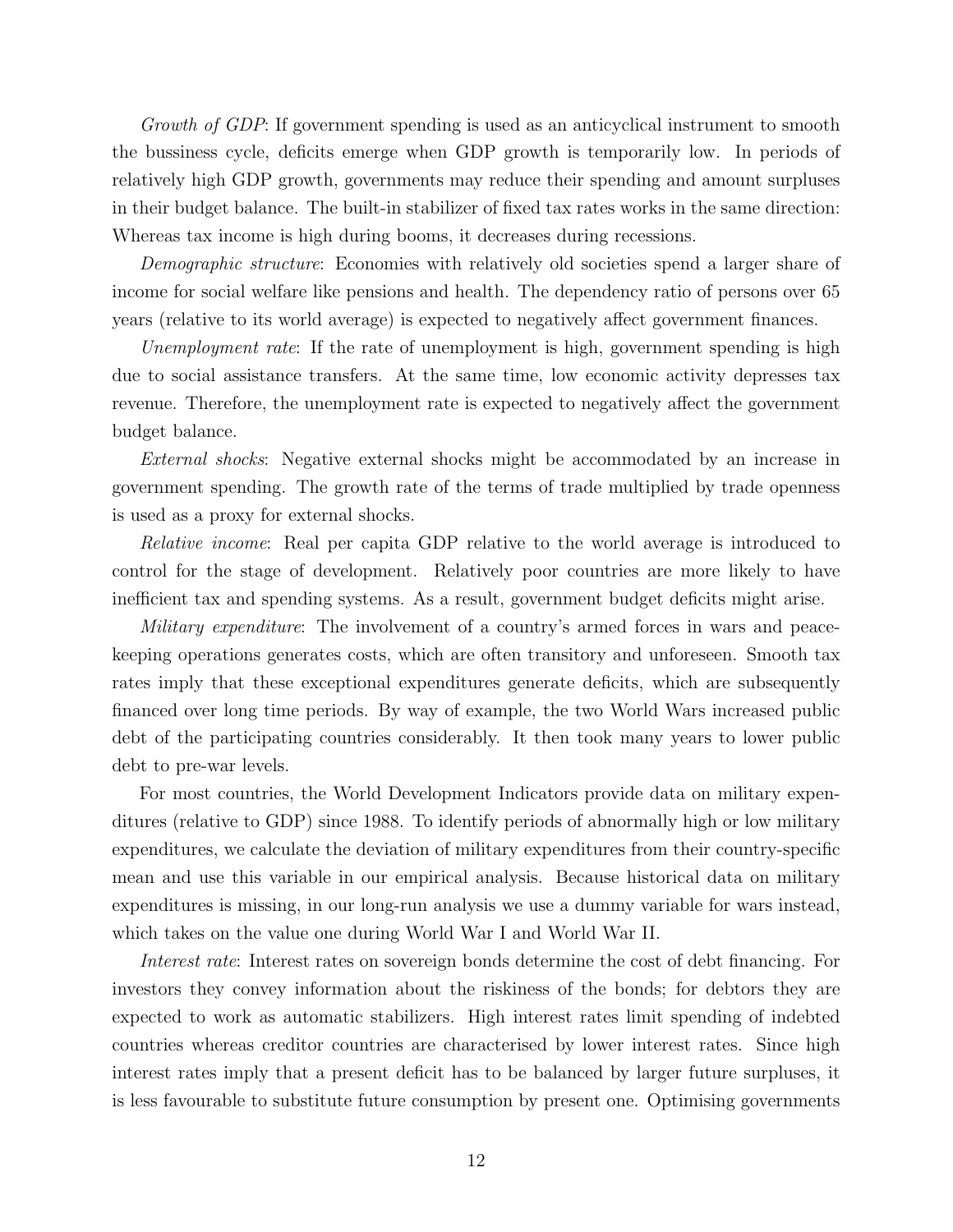are expected to run higher budget balances.

The inclusion of interest rates as a determinant of public budget balances poses one major caveat: Interest rates are endogenous. They are determined by the level of government debt and the contemporaneous deficit (see Laubach, 2009). To circumvent the econometric problem of endogeneity, we use an instrumental variable approach in the regressions including interest rates.

Left-wing government: Left-wing governments are ideologically in favour of a higher degree of public intervention. According to the partisan approach, they focus on economic growth and low unemployment while low inflation rates are a less important objective. Therefore, left-wing governments might be more prone to increase expenditures and generate deficits than right-wing governments.

Civil liberties/Democracy: Countries with reliable institutions and a sound legal and political system are expected to attract private foreign capital flows, which facilitates the financing of government budget deficits. This effect works in addition to the impact of reserve currency status. We use an index of civil liberties, based on measures for personal freedom, human rights, rule of law and economic rights, to proxy for country risk. This measure is available from 1972 onwards. For our historical analysis we therefore rely on an index of democracy instead. Democratic governments are considered to be associated with lower country risk and larger capital inflows.

Financial deepening: The development of the domestic financial market is crucial for a government's ability to finance a budget deficit. In developed markets governments can more easily cover a deficit by the issuance of bonds and depend less on inflationary finance.

*Market capitalization*: An alternative measure of financial depth is provided by the size of the stock market relative to GDP. Large stock markets offer investment opportunities for foreign capital. This might also benefit the market for sovereign bonds.

Financial center: We control for financial centers by the inclusion of a dummy variable. Countries whose gross positions of external assets and liabilities relative to GDP are both larger than their respective mean plus their standard deviation in the cross-section, are considered to be financial centers.<sup>14</sup> Interestingly, the US is not identified as a financial center. To capture a broader notion of financial center, we additionally include countries listed as top ten in the Global Financial Centers Index, which evaluates the competitiveness of financial center cities. In particular, Hongkong, Japan, Switzerland, the UK and the US are coded as financial centers over the entire period.<sup>15</sup>

 $14\text{By}$  way of example, in 2005 the following countries are identified as financial centers: Belgium, Hongkong, Ireland, the Netherlands, Singapore, Switzerland and the United Kingdom.

<sup>&</sup>lt;sup>15</sup>While being in the top ten, Singapore's financial development is more recent. We therefore rely on the definition based on gross foreign assets and liabilities, according to which it has been a financial center since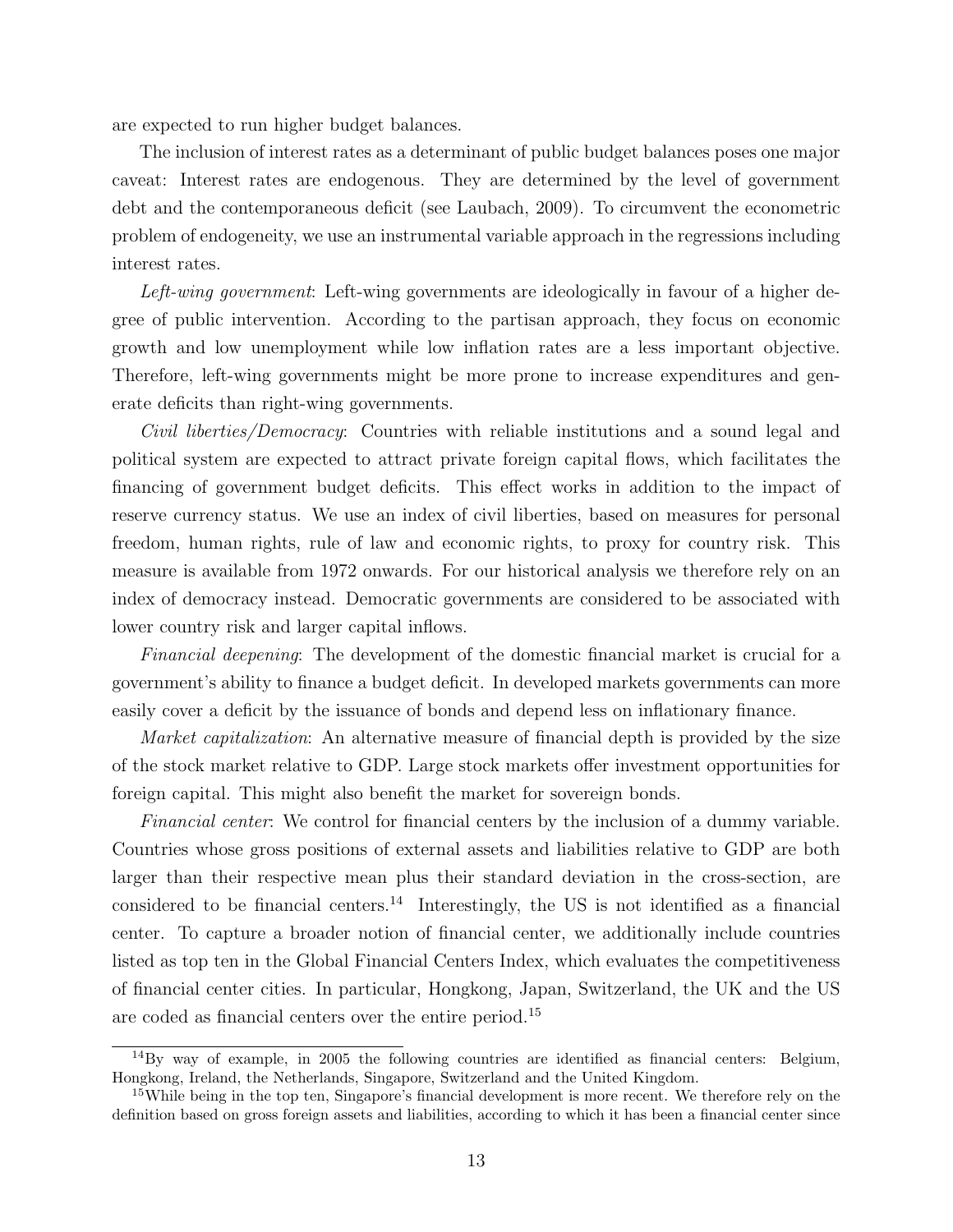While we first present a time-series approach, the main analysis is based on a panel data set. The time-series analysis is suitable to demonstrate the explanatory power of reserve demand. Thanks to easy financing, reserve currency countries might react differently to changes in the control variables. The panel data approach has the merit to assume constant impact coefficients across countries, which allows to isolate the effect of reserve status in the reserve demand variable.

We are aware that the global economy went through major changes during the considered 120 years. The process of financial integration, the move to more flexible exchange rates after the breakdown of the Bretton Woods system, the rising importance of emerging markets and China in particular as reserve holders and the introduction of the Euro are only some examples. We account for these effects by the inclusion of time effects in our regressions. We do not model these changes explicitly because we suspect that they do not change the fundamental determinants of the public budget balance. However, since we use the aggregate demand for reserves as a regressor we control implicitly for changes in reserve demand, e.g. periods of strong reserve growth and periods of declining reserve levels.

#### 4.2 Time-series analysis

In a first step, we examine the determinants of the government budget balance for the US and the UK separately in a time series analysis. This analysis focuses on the question whether the demand for reserves is an important determinant of the budget balance in reserve currency countries. Importance is evaluated by the estimated magnitude of the effect and the marginal contribution of the reserve demand to R squared. To make use of the richest data set, we concentrate on the more recent period (1970-2009).

While the parsimonious model (columns 1-2 and 5-6) is estimated by OLS, the remaining columns are based on the instrumental variable approach using 2SLS. To control for potential endogeneity of interest rates, these are instrumented by the German interest rate, which is considered as a proxy for the world interest rate. Results are presented in Table 3. Because of the small number of observations, findings should be interpreted with caution.

#### [Table 3 about here.]

The results for the US (columns 1 to 4) show that besides unemployment the demand for dollar reserves by the rest of the world significantly lowers the government budget balance: If the rest of the world accumulates dollar reserves equal to 1% of US GDP, the US government

<sup>1998.</sup>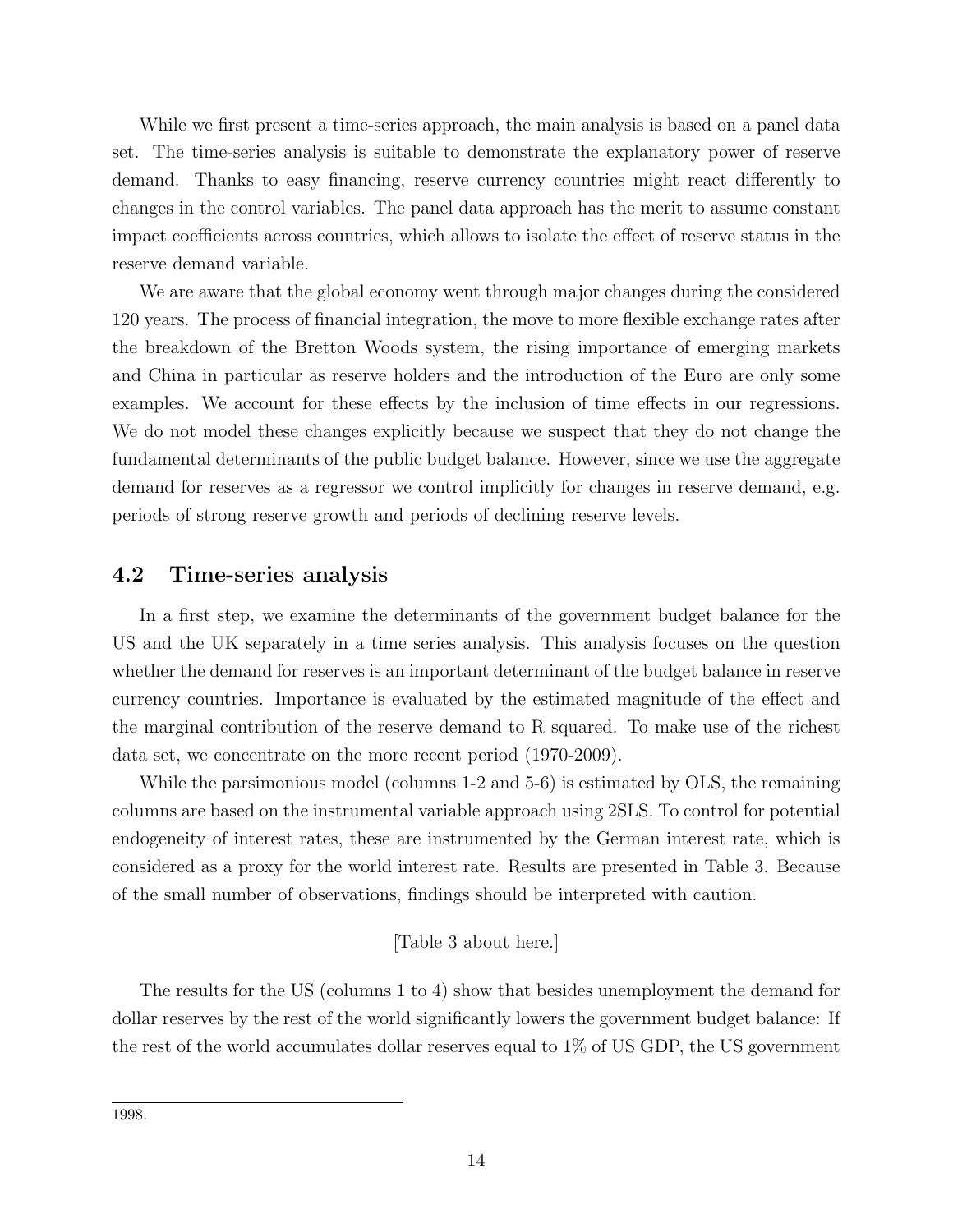budget balance relative to GDP deceases by 0.75 to 1.1 percentage points. The inclusion of the demand for reserves raises the R squared considerably.

Columns 5 to 8 show the results for the UK. Alike in the US, unemployment significantly lowers the government budget balance. When the rest of the world accumulates sterling reserves equal to 1% of UK GDP the UK government balance decreases between 1.0 and 1.3 percentage points. Consideration of reserve currency status positively affects the R squared; this effect is especially strong in the parsimonious specification (increase by more than 10%).

#### 4.3 Panel data analysis

This section uses the panel data set to test whether the accumulation of reserve currency bonds in the rest of the world affects the government budget balance of reserve-providing countries. To this end, we regress the government budget balance relative to GDP on a set of standard determinants. To this setting, we add the demand for reserve-currency assets as an additional control variable. In particular, we estimate the following fixed-effects specification

$$
\left(\frac{GovBudget}{GDP}\right)_{it} = \beta X_{it} + \gamma \left(\frac{\Delta R^d}{GDP}\right)_{it} + c_i + d_t + \epsilon_{it}
$$
\n(4)

where  $GovBudget/GDP$  is the ratio of the government budget balance to GDP, X is a vector of control variables,  $\Delta R^d$  measures the change in the demand for reserve assets of country *i* by foreign central banks<sup>16</sup>, *c* is a fixed country effect, *d* a fixed time effect and  $\epsilon$ is the error term.  $i$  denotes a specific country and  $t$  represents the time period. The slope parameters, represented by the vectors  $\beta$  and  $\gamma$ , are assumed to be constant across countries and time. We use the fixed effects estimator with a cluster-robust variance estimator.<sup>17</sup>

To control for the endogeneity of interest rates, we use an instrumental variable approach. We provide results for two different instruments: the lagged value of interest rates on government bonds and the world policy rate. Since interest rates may be characterised by autocorrelation, the world policy rate is our preferred instrument. The world policy rate is defined as the policy rate set by the Bank of England (1890-1935) and the US FED (1948-2009). The switch from the UK to the US accounts of the changing dominance in international finance. It is empirically required because data on US policy rates is only available after the FED was founded in 1913. For the UK and US the world policy rate is set equal to the German policy rate when it would be their own rate.

One might suspect that the global demand for reserve itself is endogenous, that is, it is a function of the supply of safe assets in reserve currency countries. The literature on

 $16\Delta R^d$  is zero for all countries besides those enjoying reserve currency status.

<sup>&</sup>lt;sup>17</sup>The Hausman test rejects a random effects specification.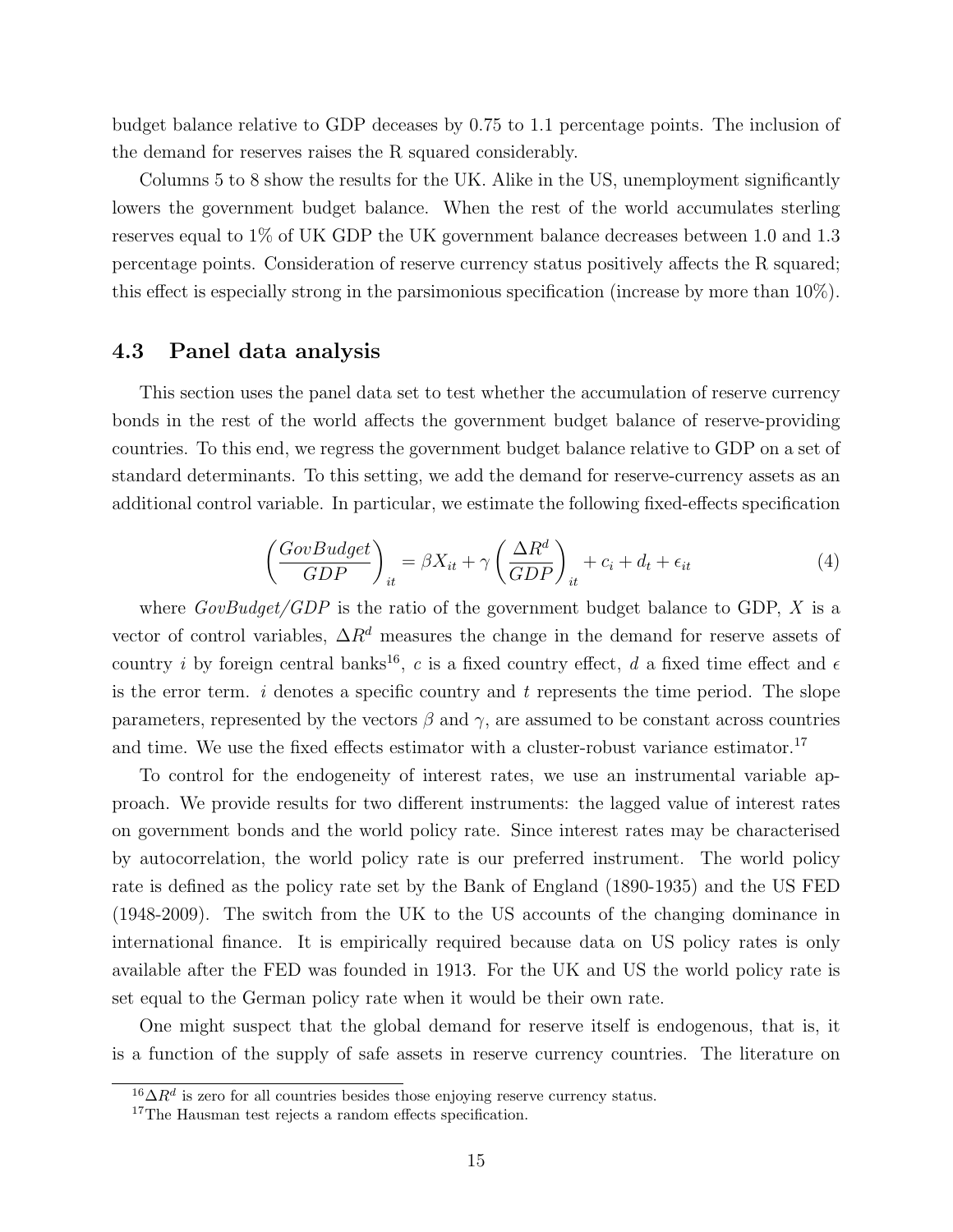the demand for reserves, however, identifies domestic variables (e.g. trade openness, financial openness, external debt, potential for capital flight) as well as policy variables (capital controls, exchange rate regime) as the determinants of reserve demand. These all are unrelated to deficit financing in reserve currency countries. A public deficit might induce foreign reserve demand if the deficit lowers the reserve country's current account and if a fixed exchange rate system eliminates a nominal exchange rate adjustment. The evidence with respect to the twin deficit hypothesis, however, is mixed. Deficits might even increase the current account balance (see Kim and Roubini, 2008). We therefore opt not to instrument global reserve demand.<sup>18</sup>

I use two different estimators, the instrumental variable two-stage least squares (IV-2SLS) and the two-step efficient generalised methods of moments (GMM) estimators.<sup>19</sup> In the first step, both estimators create instruments by regressing interest rates on the instrumental variable. These instruments are then used to replace interest rates in the second-step regression.

#### 4.3.1 Results spanning 120 years of history

The results for the entire time period (1890-2009) are presented in Table 4. While column 1 presents a parsimonious model only accounting for fundamental determinants of the budget balance (inflation, GDP growth and demographics), we add political and financial variables in subsequent columns.

[Table 4 about here.]

Regarding our control variables, the following effects are found: Wars significantly decrease the budget balance. Countries with deep financial markets are characterised by lower budget balances. While they are not significant across all specifications, inflation and real GDP growth affect the government budget balance in the hypothesised direction: The government budget is the lower, the higher the inflation rate. Real GDP growth positively affects the fiscal balance, which can be interpreted as evidence of countercyclical government spending. There is weak evidence that democratic governments are associated with larger government balances.

Columns (8) to (10) are estimated by IV-2SLS. Interest rates are instrumented by their lagged level (column 8) and by the world policy rate (columns 9 and 10). As expected higher

<sup>&</sup>lt;sup>18</sup>Endogeneity is present between global reserve demand and the current account balance of reserve currency countries.

<sup>19</sup>Results are reported for 2SLS; those obtained with GMM may be provided upon request.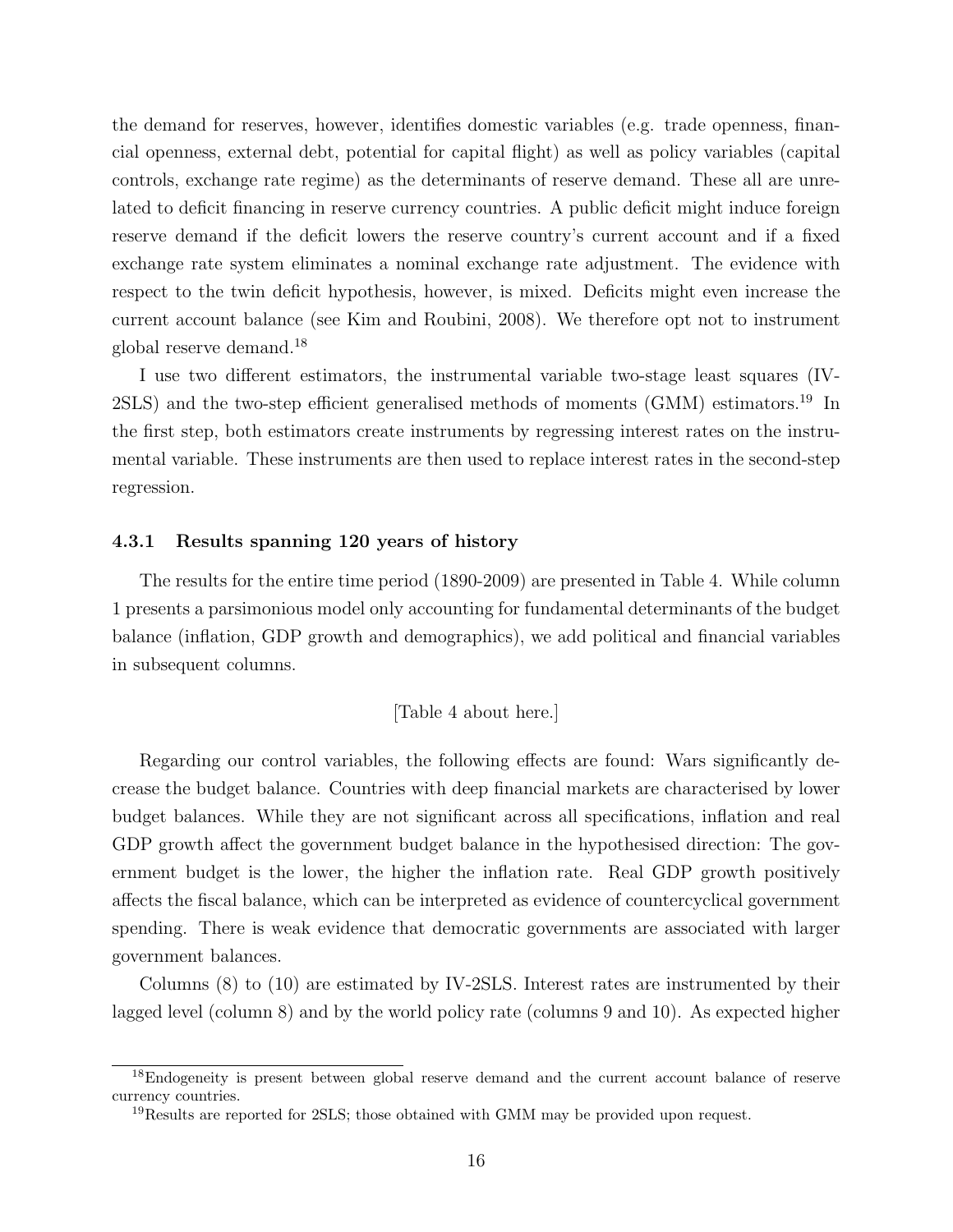interest rates and the existing level of government debt decrease the current government budget balance.

Across all specifications, the government balances of the UK and the US are significantly affected by the demand for sterling and dollar reserve assets, respectively. If the rest of the world accumulates dollar reserves equivalent to 1% of US GDP, the US government budget balance decreases by 0.7-1.4 percentage points relative to GDP. For the UK, these numbers are comparable in magnitude. An increase in global sterling reserves by 1% of UK GDP lowers the UK government budget balance relative to GDP by 0.8-1.3 percentage points. While these results are in line with our hypothesis that reserve demand lowers the government budget balance, the magnitude of the effects is surprising. Coefficients larger than one imply that the negative effect on public balances is stronger than what is directly financed by the official demand for reserve assets. The official demand for reserve assets seems to attract an additional private demand for government bonds. Hence, the effect of reserve demand is multiplied. Foreign central banks do not crowd-out private investors on the market for government bonds. On the contrary, private agents follow central banks' investment strategy and increase their holdings of government bonds when central banks accumulate reserve assets.

Apart from sterling and dollar demand we also include the change in globally held franc and mark reserves (see columns 3, 7-10). With respect to these secondary reserve currencies, we do not find significant effects.

While this analysis over an extended time period benefits from the included amount of information, it may be plagued by structural breaks. We therefore proceed by splitting our sample into two sub-periods, namely the period before and after World War II.

#### 4.3.2 UK during sterling dominance

We replicate our fixed-effects regressions of Table 4 for the period from 1890 to 1935 excluding the period of World War I (1914-1919). The results in Table 5 show that most of the standard control variables do not significantly affect the government balance. We find some evidence that older societies are characterised by lower government balances. The demand for reserve assets, however, is significant: For the UK, sterling demand lowers the government budget balance albeit its effect is economically smaller compared to the entire period. An increase in global sterling reserves by 1% of UK GDP lowers its government balance by 0.6-1.1 percentage points. The demand for dollar assets significantly increases the US government balance. This unexpected result may be explained by various reasons: First, before World War I, the dollar was not yet used as global reserve currency. The empirical result for dollar assets is therefore based on the relatively short time period between 1920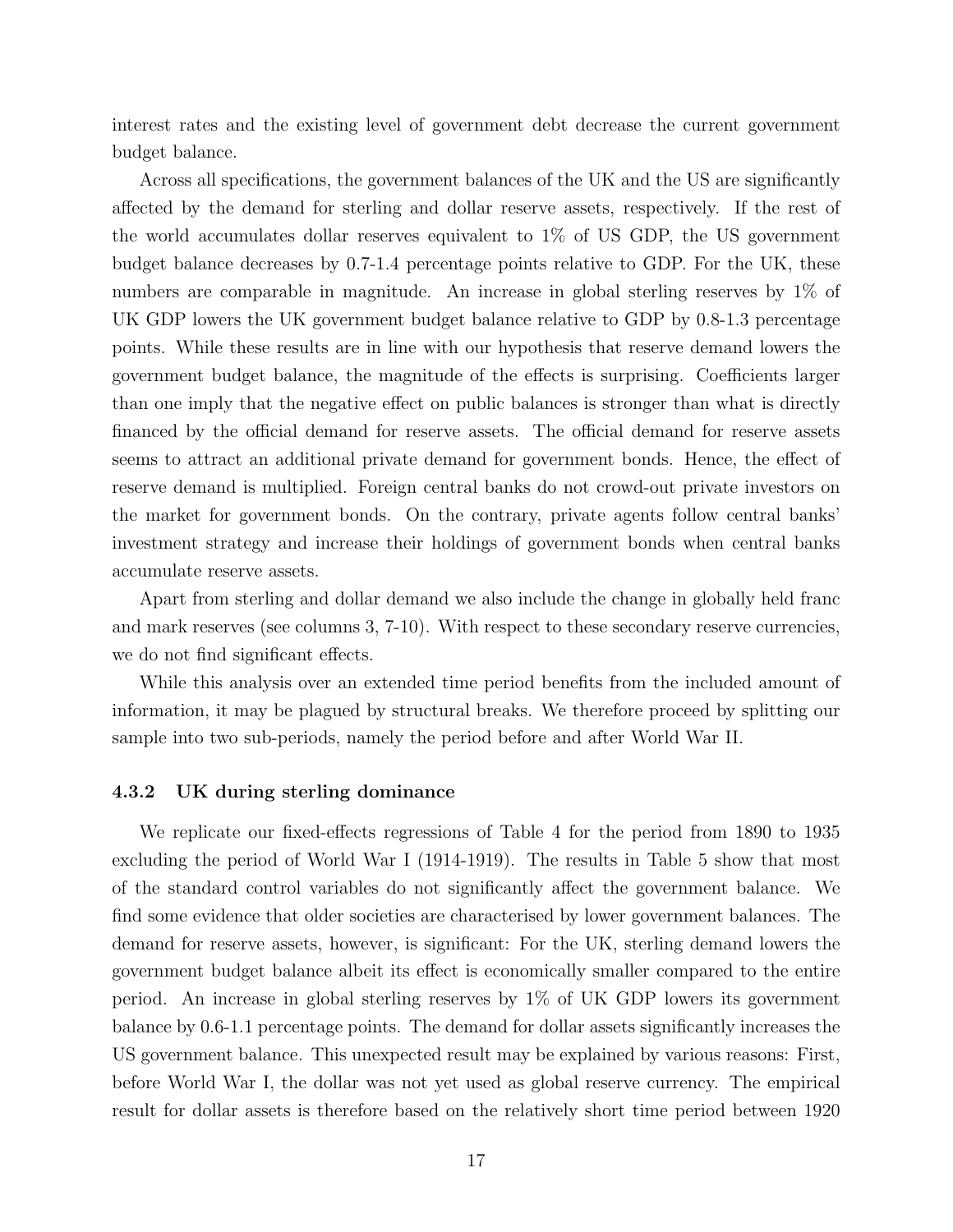and 1935. Second, relative to US GDP, dollar reserve demand was relatively low during this period (see Table 2). Hence, its effect on the government balance was economically small. Third, before World War II the US has actively promoted the rise of the dollar as reserve currency. This explains the positive coefficient implying that fiscal policy was more restrictive when dollar reserves were accumulated in the rest of the world. This is consistent with the observation that the US accumulated gold during that period.

[Table 5 about here.]

#### 4.3.3 US during dollar dominance

For the dollar dominance since World War II (see Table 6) real GDP growth has a robust positive effect on the government balance confirming the tax- and consumptionsmoothing hypothesis. Interest rates and government debt decrease the government balance significantly. For both UK and US the demand for reserve assets significantly lowers the respective government budget balances. This effect holds for the French franc in two out of four specifications, while the demand for mark reserves has the expected sign, but is only significant in one out of four specifications.

#### [Table 6 about here.]

For the most recent period beginning in 1970, data availability allows us to use a richer data set. In particular, besides the variables used before, we have data on the rate of unemployment, external shocks, military expenditures, government orientation and market capitalization. More importantly, we can make use of more precise data on the global demand for reserve assets. In its Annual Report the IMF provides data on the absolute change in official holdings of foreign exchange by currency, which are broken down in quantity and price changes. This allows us to identify reserve demand from active reserve policies (quantity change). We measure the change in the global demand for reserves by these quantities divided by GDP.

The results are presented in Table 7. For the following variables we find significant and robust results: Real GDP growth increases the balance, while it is negatively correlated with the rate of unemployment. When military expenditures exceed their country average, government balances are lower. Financial centers, characterised by easy access to private external financial resources, run lower government balances. Interest rates and government debt negatively affect the fiscal balance.

The demand for official reserves lowers the government budget balance. Across all specifications we find significant negative effects for the US and the UK. While the magnitude of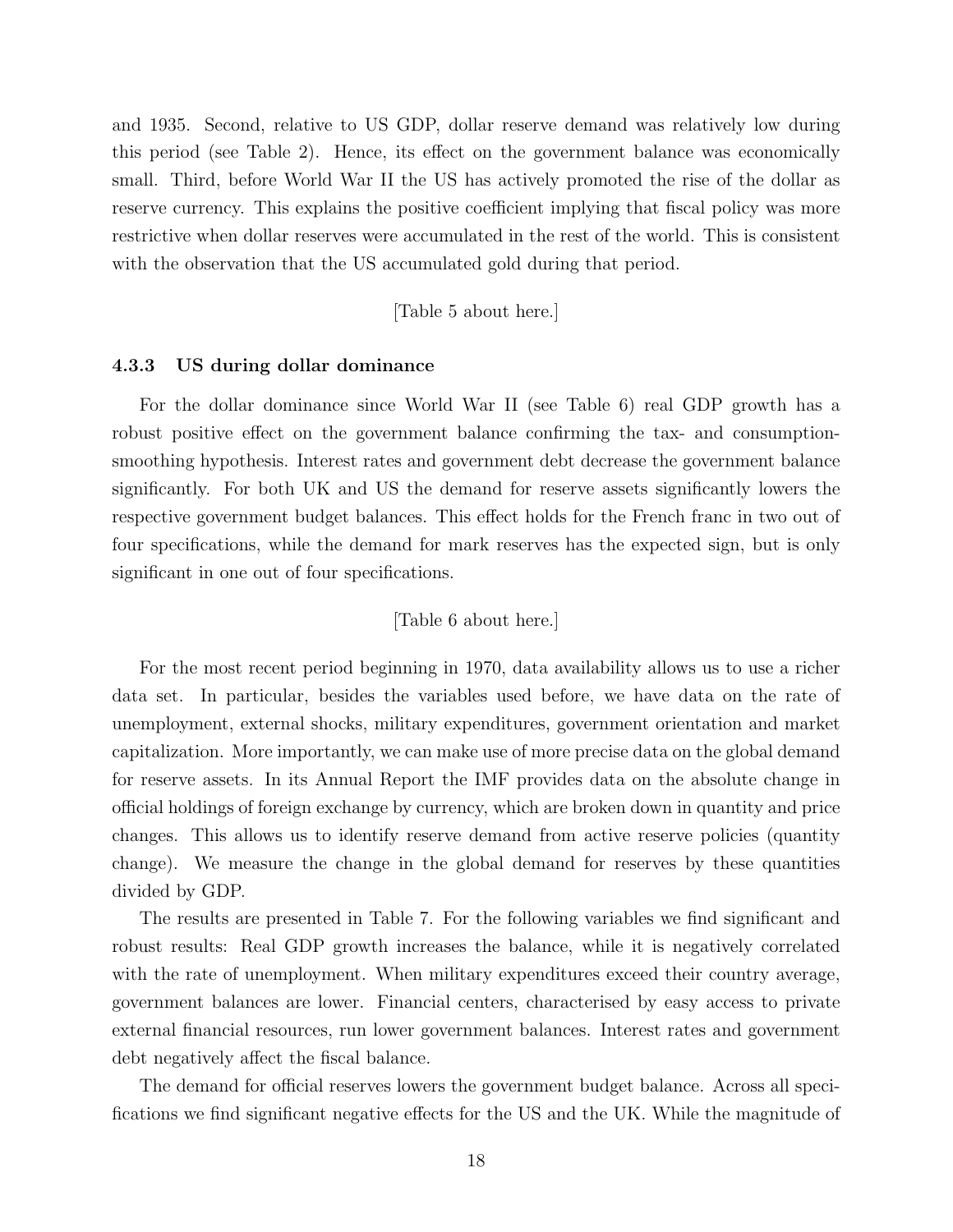the effect in the US is comparable to that found in Tables 4 and 6, the estimated impact on the UK balances is now larger ranging between 1.9 and 4.6 percentage points. New is the finding of a robust and large effect of the demand for official franc reserves on the French government balance. This shows that France only recently used the reserve status to finance additional government spending.

#### [Table 7 about here.]

In sum, the demand for reserve assets affects the fiscal balance of the dominant reserve currency. When reserves are accumulated by the rest of the world, the government budget balance of the US and UK decreases. It increases when global reserve holdings are reduced.

#### 4.4 Robustness

In this section we check whether our results are robust with respect to an alternative sample of countries and to different measures for our main variables. Due to limited space, we do not include the tables of the robustness analysis but these may be provided upon request.

Alternative sample: Our sample is restricted to 24 industrialised countries, for which historical data before World War II is available. For the more recent period data can be obtained for a much broader set of countries. We check the robustness of our results for a sample of up to 125 nations, including industrialised, emerging and developing countries for the period 1970-2009. While the explanatory power of the regressions is low, a negative effect of the demand for dollars on the US government balance is confirmed.

Means over 5-year-periods: We replicate our analysis over the entire time period (1890- 2009) from Table 4 using 5-year averages of the data. This allows to abstract from cyclical shifts in the government budget balance and to concentrate on structural effects. The negative effect of global reserve demand on national budget balances is confirmed.

Data on public deficits: Data on public budget balances are known to be imprecise, subject to revisions and may even be manipulated for political reasons. This might be even more true for historical data. We therefore repeat our analysis using Accominotti et al. (2011) as an alternative data source for historical values of our dependent variable. The main results are robust to this change.

### 5 Conclusions

Reserve currency status entails benefits and costs. It may affect decisions taken by individuals and the government of the reserve-providing country. While there exists a vast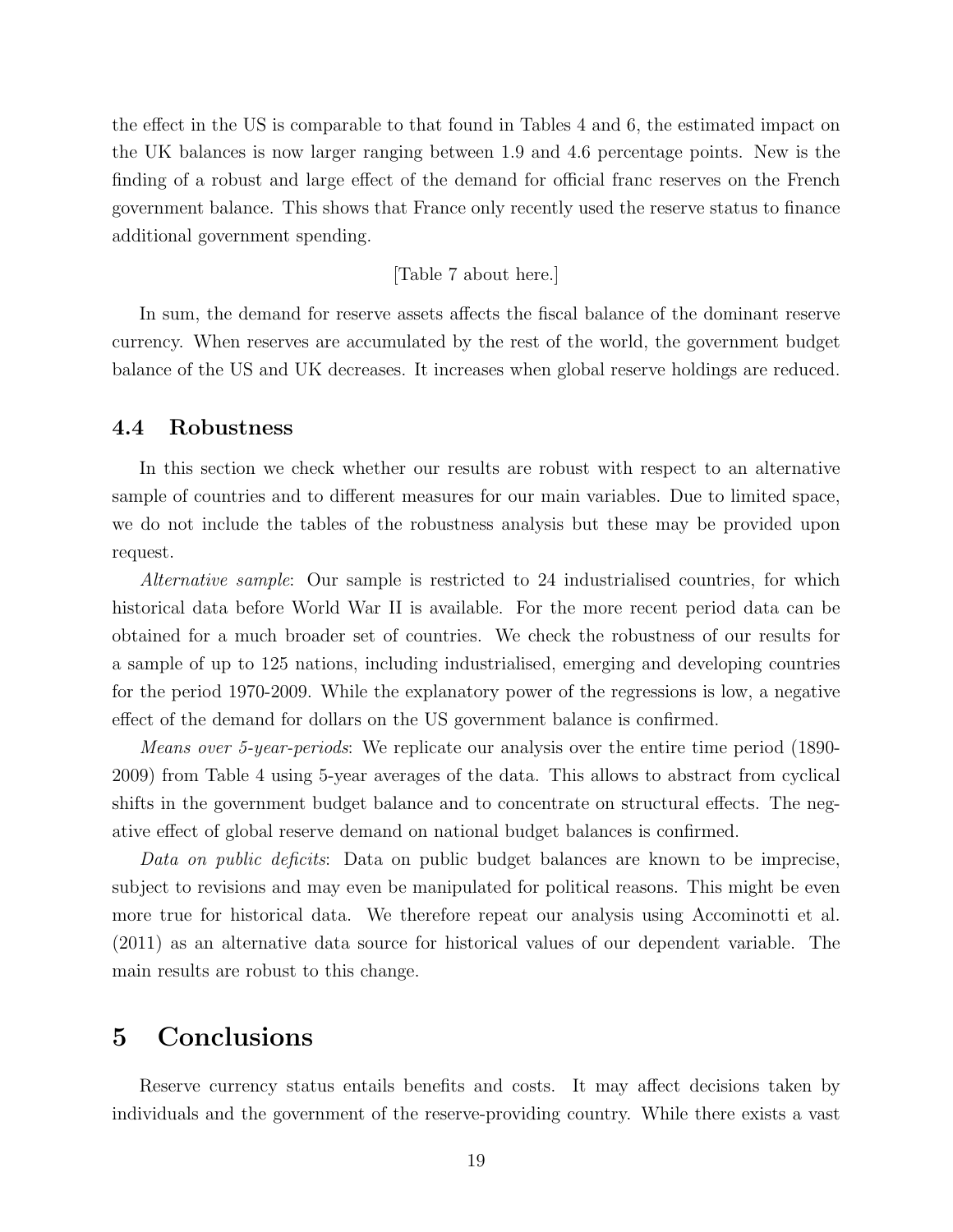literature examining the effects of reserve currency status on interest rates, this paper is the first to consider the impact on the government budget balance.

Reserve currency status eases the public budget constraint and enables the center country to run a lower government budget balance. Foreign central banks finance the budget deficit of the center's government by their purchase of reserves in the form of Treasury bonds. The government decision to run lower public budget balances is the optimal response to the increased demand for government bonds and their lower interest rate. As long as reserve status is retained, the higher level of debt is compatible with standard criteria of sustainability.

We provide empirical evidence that reserve currency status decreases the government budget balance of the center countries by 3 to 5 percentage points (relative to GDP). Any dollar of reserve assets purchased by official institutions in the rest of the world decreases the budget balance of the center by 0.7-1.5 dollars. These numbers are economically significant. Expressed in absolute terms they are outstanding.

Besides reserve status, we identify wars, high interest rates and the level of government debt as robust factors that have negatively affected the government budget balance over the last 120 years. For the more recent period since 1950, unemployment, deep financial markets and low GDP growth have contributed to low government balances.

This study distinguishes itself by covering 120 years of history and including two episodes of dominant reserve currencies: the sterling period until the interwar years and the dollar dominance since World War II. While we examine both periods separately, we derive surprisingly resembling results for the US and UK government budget balances. This provides further evidence in favour of our hypothesis: The lower government budget balance is not peculiar to a specific country. On the contrary, our study over a historical time span allows to conclude that lower government budget balances are a phenomenon akin to reserve currency countries, which persists independently of the time period, national policies or the provision of alternative reserve assets. More importantly, the presented facts may not be interpreted as evidence that the UK or US abuse their privilege as reserve currency country. The problem is a more fundamental one: It lies in the fact that a national currency is used as the global reserve currency. For secondary reserve currencies like the French Franc and the Deutsche Mark we do not find robust effects.

The flip side of this easy financing is an increasing level of sovereign (external) debt. Persistent government deficits may question the sustainability of public debt, which, in turn, undermines the stability of the reserve currency. The theoretical and empirical literature concurs that the probability of a sovereign debt crisis increases with the level of public debt (see Reinhart and Rogoff, 2011). In conjunction with a decreasing US share in global economic activity and rising alternative reserve currencies this process might prove to be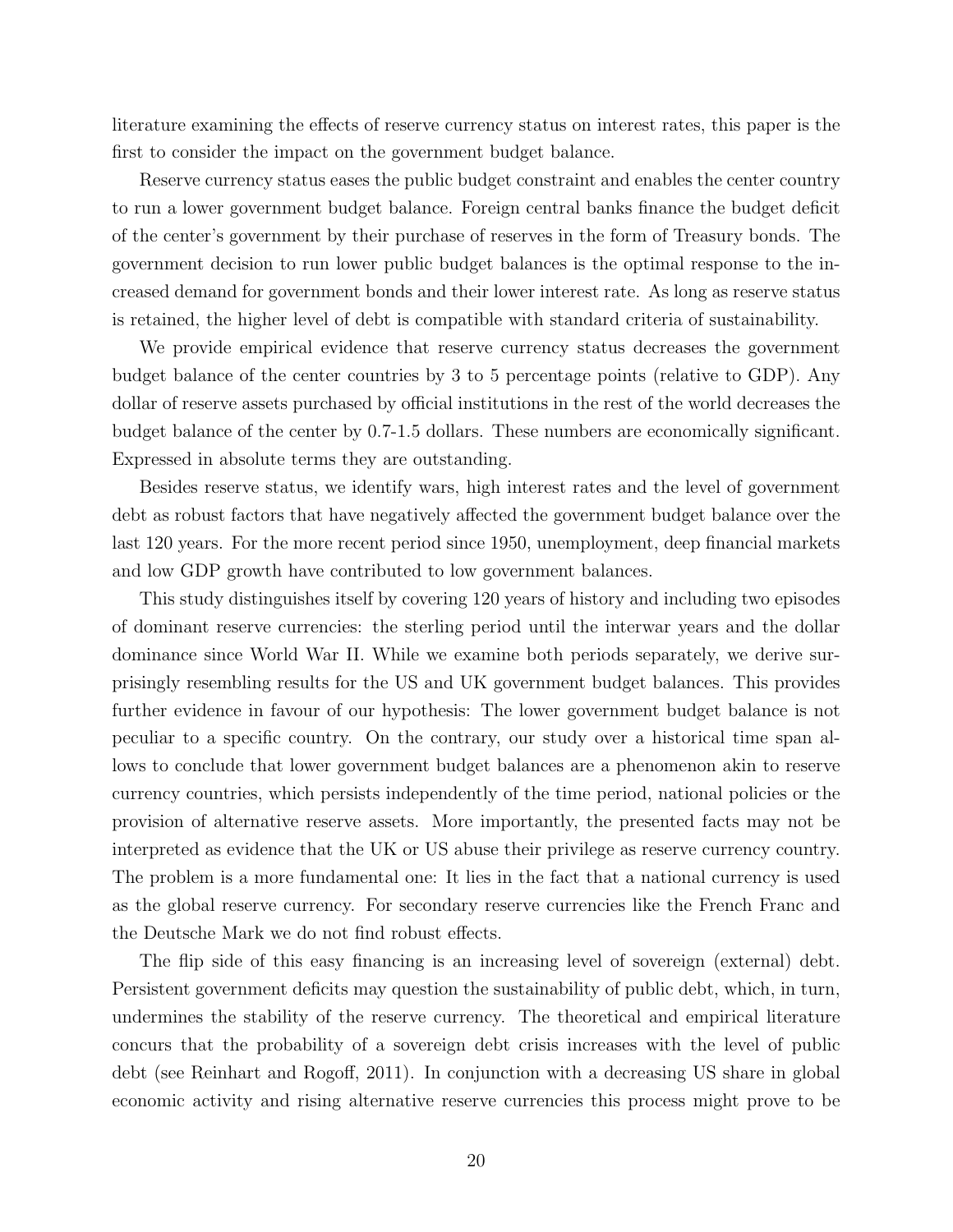unsustainable in the long run. The US may be tempted to erode the real value of its debt by inflation (Aizenman and Marion, 2011).

The importance of these facts is highlighted by the ongoing sovereign debt crisis in European countries. While in the past sovereign debt crises have been mostly a feature of developing countries, the recent European crisis shows that advanced countries may be affected by a loss of confidence and capital outflows alike. When sovereign debt exceeds a sustainable threshold level a crisis may emerge. A loss of confidence in reserve currencies might cause central bank runs, characterised by central banks substituting alternative safe assets for their dollar reserves. An uncoordinated shift of reserve status to other currencies, however, would entail major global disruptions.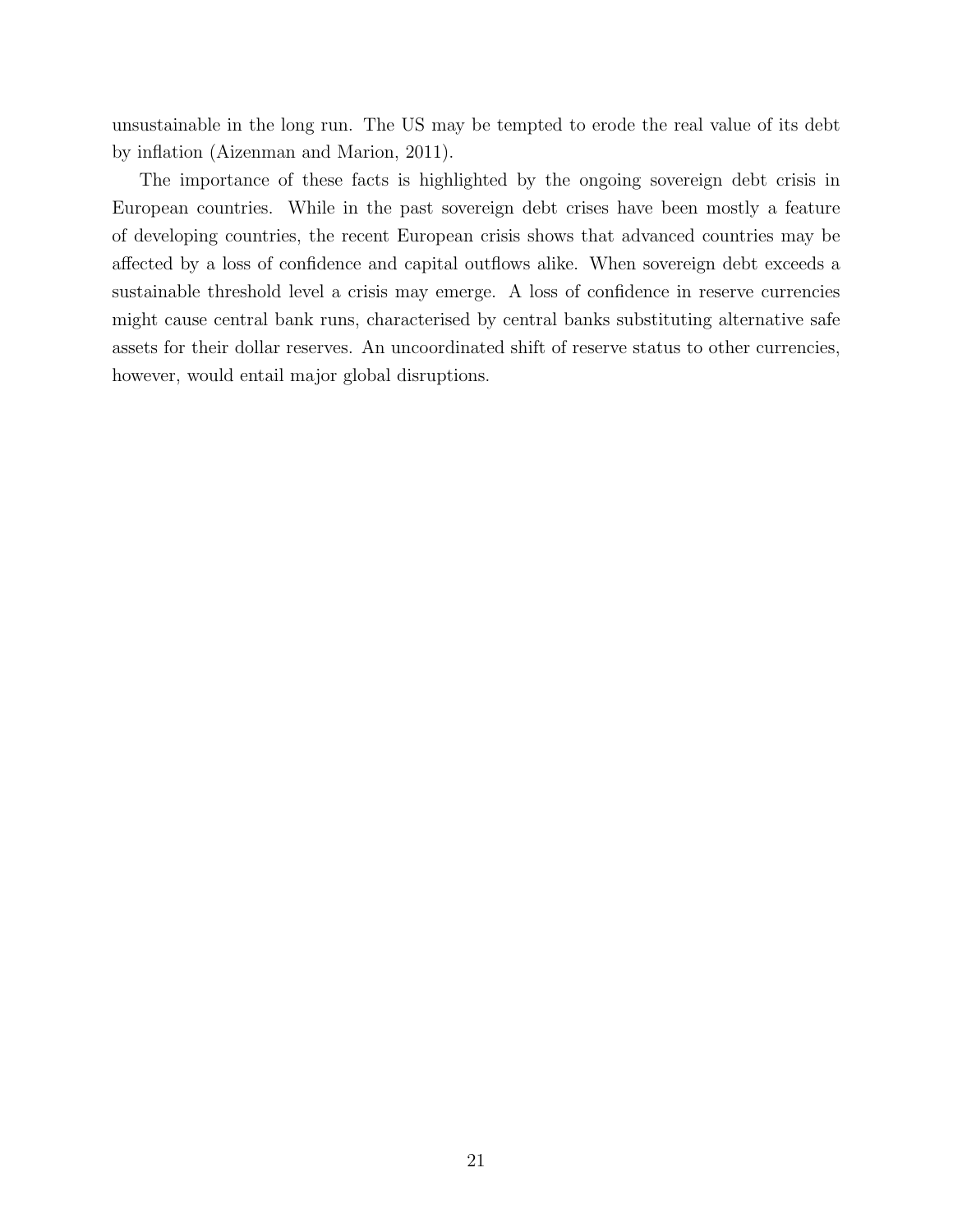# References

Accominotti, Olivier (2009), "The sterling trap: foreign reserves management at the Bank of France, 1928-1936", European Review of Economic History, 13: 349-376.

Accominotti, Olivier, Marc Flandreau and Riad Rezzik (2011), "The spread of empire: Clio and the measurement of colonial borrowing costs", The Economic History Review, Volume 64(2): 385-407.

Aizenman, Joshua and Jaewoo Lee (2007), "International reserves: precautionary versus mercantilist views, theory and evidence", Open Economies Review 18(2): 191-214.

Aizenman, Joshua and Nancy Marion (2011), "Using inflation to erode the US public debt", Journal of Macroeconomics Vol. 33(4): 524-541.

Alesina, Alberto and Guido Tabellini (1990), "A positive theory of fiscal deficits and government debt", Review of Economic Studies, 57(3): 403-414.

Aliber, Robert Z. (1964), "The costs and benefits of the U.S. role as a reserve currency country", The Quarterly Journal of Economics, Vol. 78, No. 3: 442-456.

Armingeon, Klaus, David Weisstanner, Sarah Engler, Panajotis Potolidis, Marlène Gerber and Philipp Leimgruber (2011), "Comparative political data set 1960-2009", Institute of Political Science, University of Berne.

Bank of England (2012), Statistical Interactive Database.

Barro, Robert J. (1979), "On the determination of the public debt", Journal of Political Economy, Vol. 87(5): 940-971.

Barro, Robert J. (1986), "U.S. deficits since World War I", Scandinavian Journal of Economics, Vol. 88(1): 195-222.

Barro, Robert J. (1987), "Government spending, interest rates, prices, and budget deficits in the United Kingdom, 1701-1918", Journal of Monetary Economics, Vol. 20(2): 221-247.

Beltran, Daniel O., Maxwell Kretchmer, Jaime Marquez and Charles P. Thomas (2012), "Foreign holdings of U.S. Treasuries and U.S. Treasury yields", Journal of International Money and Finance, forthcoming.

Bloomfield, Arthur I. (1963), "Short-term capital movements under the pre-1914 gold standard", Princeton Studies in International Finance No. 11, Princeton University.

Bohn, Henning (1995), "The sustainability of budget deficits in a stochastic economy", Journal of Money, Credit and Banking, Vol. 27(1): 257-271.

Bohn, Henning (1998), "The behavior of U.S. public debt and deficits", Quarterly Journal of Economics 113(3): 949-963.

Bohn, Henning (2005), "The sustainability of fiscal policy in the United States", CESifo Working Paper No. 1446.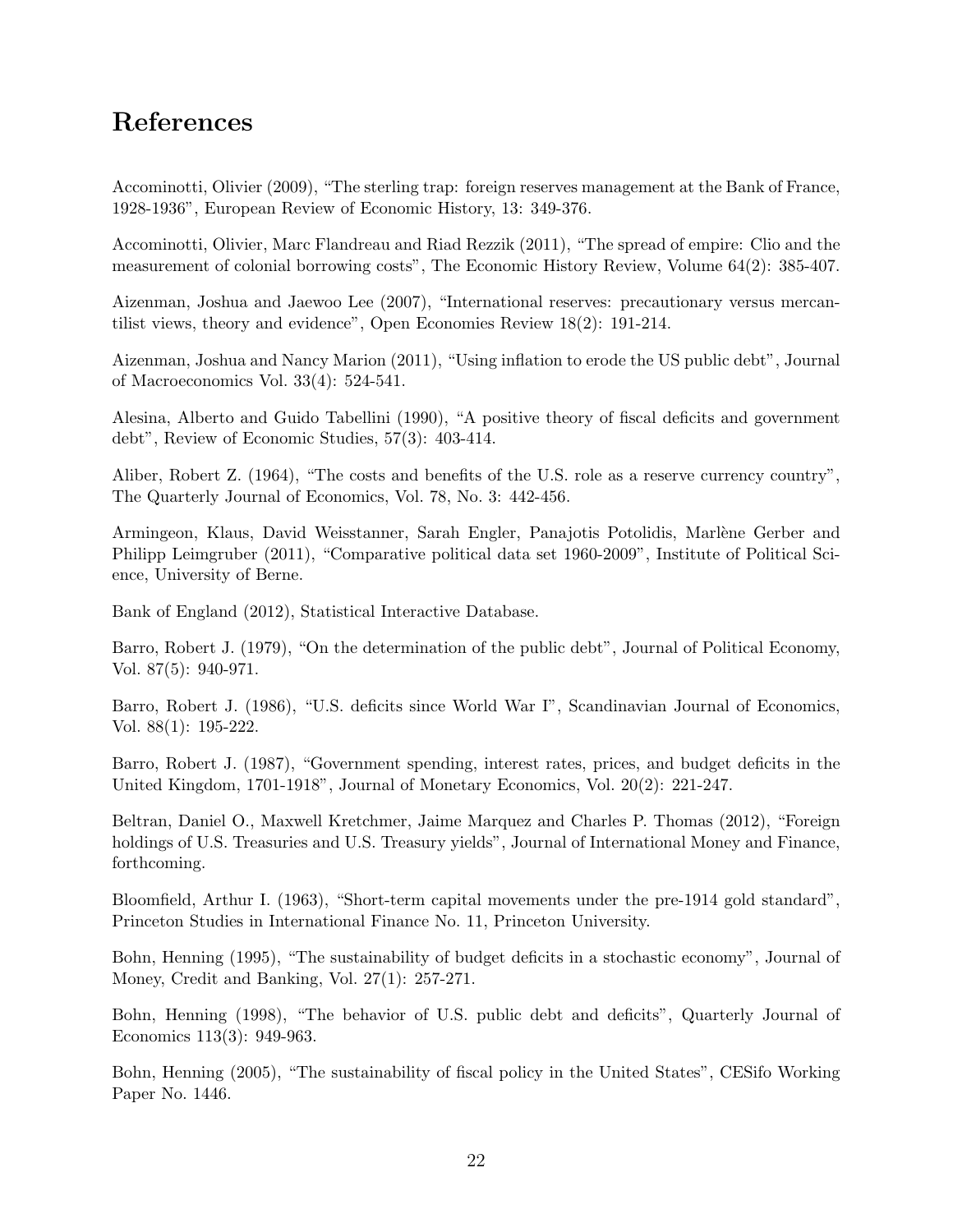Bordo, Michael and Barry Eichengreen (2001), "The rise and fall of a barbarous relic: the role of gold in the international monetary system", in: Guillermo Calvo, Rüdiger Dornbusch and Maurice Obstfeld (eds.), Money, capital mobility, and trade: Essays in Honor of Robert A. Mundell, MIT Press.

Bordo, Michael, Barry Eichengreen, Daniela Klingebiel and Maria Soledad Martinez-Peria (2001), "Is the crisis problem growing more severe?", Economic Policy, Vol. 16(32): 51-82.

Caballero, Ricardo, Emmanuel Farhi and Pierre-Olivier Gourinchas (2008), "An equilibrium model of global imbalances and low interest rates", American Economic Review 98 (1): 358-393.

Caballero, Ricardo and Emmanuel Farhi (2013), "A model of the safe asset mechanism (SAM): safety traps and economic policy", mimeo.

Caballero, Ricardo and Arvind Krishnamurthy (2009), "Global imbalances and financial fragility", American Economic Review 99(2): 584-588.

Canzoneri, Matthew, Robert E. Cumby, Behzad Diba and David López-Salido (2013), "Key currency status: an exorbitant privilege and an extraordinary risk", Journal of International Money and Finance, forthcoming.

Cheung, Yin-Wong and Xingwang Qian (2009), "Hoarding of international reserves: Mrs. Machlup's wardrobe and the Joneses", Review of International Economics, Vol. 17(4): 824-843.

Comin, Diego A. and Bart Hobijn (2009), "The CHAT dataset", NBER Working Paper No. 15319.

De Haan, Jakob and Jan-Egbert Sturm (1997), "Political and economic determinants of OECD budget deficits and government expenditures: a reinvestigation", European Journal of Political Economy, Vol. 13: 739-750.

De Haan, Jakob, Jan-Egbert Sturm and Geert Beekhuis (1999), "The weak government thesis: some new evidence", Public Choice 101: 163-176.

Dooley, Michael, David Folkerts-Landau and Peter M. Garber (2004), "The revived Bretton Woods System: the effects of periphery intervention and reserve management on interest rates and exchange rates in center countries", NBER Working Paper No. 10332.

Eichengreen, Barry and Marc Flandreau (2009), "The rise and fall of the dollar (or when did the dollar replace sterling as the leading reserve currency?", European Review of Economic History, Vol. 13: 377-411.

Favilukis, Jack, Sydney C. Ludvigson and Stijn Van Nieuwerburgh (2012), "Foreign ownership of U.S. safe assets: good or bad?", mimeo.

Gemmill, Robert F. (1961), "Interest rates and foreign dollar balances", Journal of Finance Vol. 16, No. 3: 363-376.

Gourinchas, Pierre-Olivier and Olivier Jeanne (2012), "Global safe assets", mimeo.

Gourinchas, Pierre-Oliver and Hélène Rey (2007), "From world banker to world venture capitalist: US external adjustment and the exorbitant privilege", in: Clarida, Richard (ed.) G-7 Current Account Imbalances: Sustainability and Adjustment, Chicago, University of Chicago Press.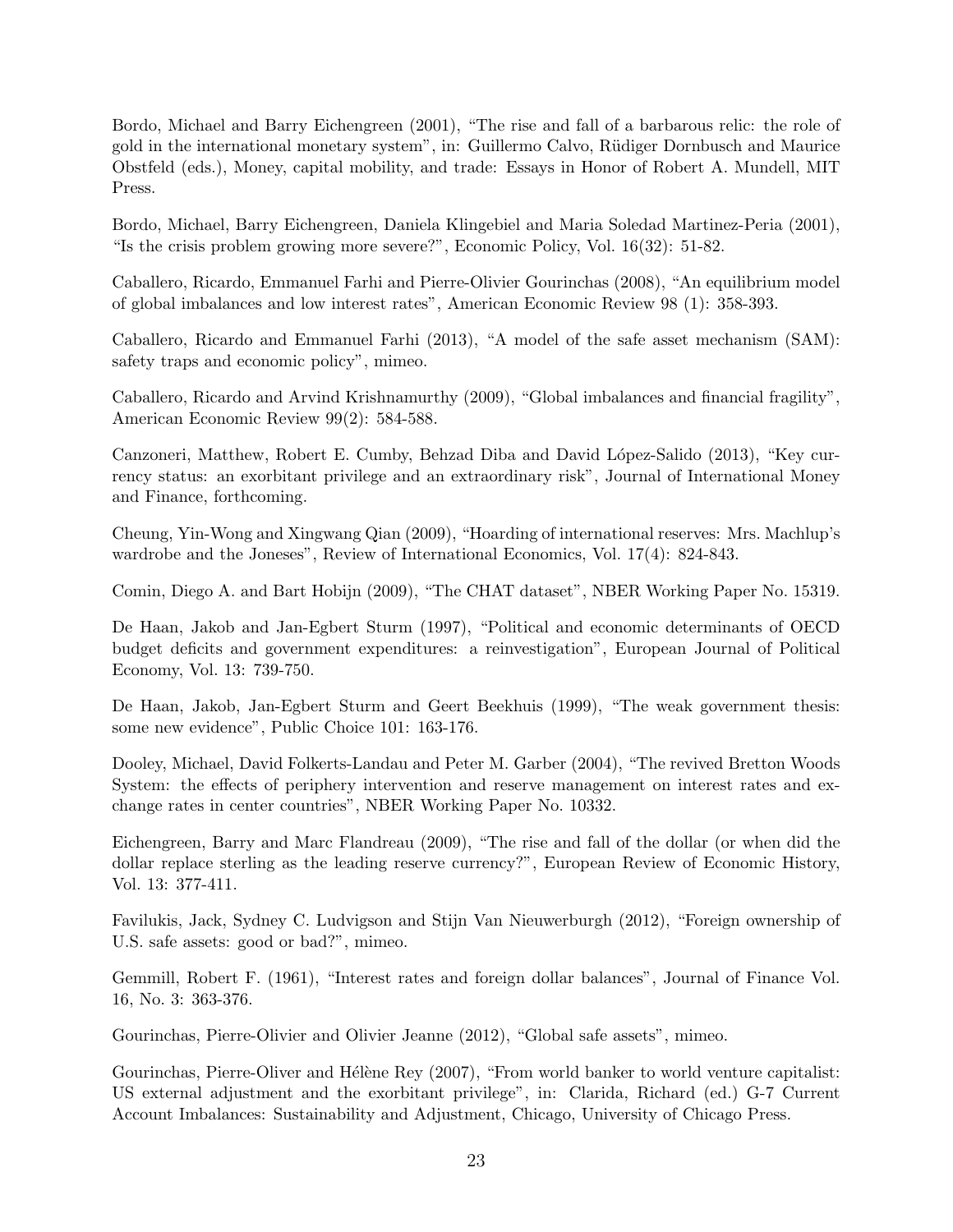Gourinchas, Pierre-Olivier, Hélène Rey and Nicolas Govillot (2010), "Exorbitant privilege and exorbitant duty", IMES Discussion Paper Series 10-E-20, Bank of Japan.

Grilli, Vittorio, Donato Masciandaro and Guido Tabellini (1991), "Political and monetary institutions and public financial policies in the industrial countries", Economic Policy, Vol. 6(13): 341-392.

Group of Ten (1965), Report of the study group on the creation of reserve assets (Ossola Report).

IMF (2011), International Financial Statistics, online database.

IMF (2012), Global Financial Stability Report, Chapter 3, April.

Jeanne, Olivier and Romain Rancière (2011), "The optimal level of international reserves for emerging market countries: a new formula and some applications", Economic Journal 121: 905-930.

Kim, Soyoung and Nouriel Roubini (2008), "Twin deficit or twin divergence? Fiscal policy, current account, and real exchange rate in the U.S.", Journal of International Economics, Vol. 74(2): 362- 383.

Kitchen, John and Menzie Chinn (2011), "Financing U.S. debt: Is there enough money in the world - and at what cost?", International Finance 14: 373-413.

Krishnamurthy, Arvind and Annette Vissing-Jorgensen (2012), "The aggregate demand for treasury debt", Journal of Political Economy 120(2): 233-267.

Lane, Philip and Gian Maria Milesi-Ferretti (2007), "The external wealth of nations mark II: Revised and extended estimates of foreign assets and liabilities, 1970-2004", Journal of International Economics 73(2): 223-250.

Laubach, Thomas (2009), "New evidence on the interest rate effects of budget deficits and debt", Journal of the European Economic Association, Vol. 7(4): 858-885.

League of Nations (1925), Memorandum on currency and central banks, 1913-1924, Volume 1, Geneva.

Lindert, Peter H. (1969), "Key currencies and gold 1900 - 1913", Princeton Studies in International Finance 24, Princeton University.

Marshall, Monty G. and Keith Jaggers (2011), "Polity IV project: political regime characteristics and transitions, 1800-2010", available from URL: http://www.systemicpeace.org/polity/polity4.htm.

Mitchell, Brian (2007), International Historical Statistics (Europe 1750 - 2005). Palgrave.

Nurske, Ragnar (1944), International currency experience: lessons of the interwar period, Geneva: League of Nations.

Obstfeld, Maurice (2011a), "International liquidity: the fiscal dimension", NBER Working Paper No. 17379.

Obstfeld, Maurice (2011b), "The international monetary system: living with asymmetry", CEPR Discussion Paper No. DP8703.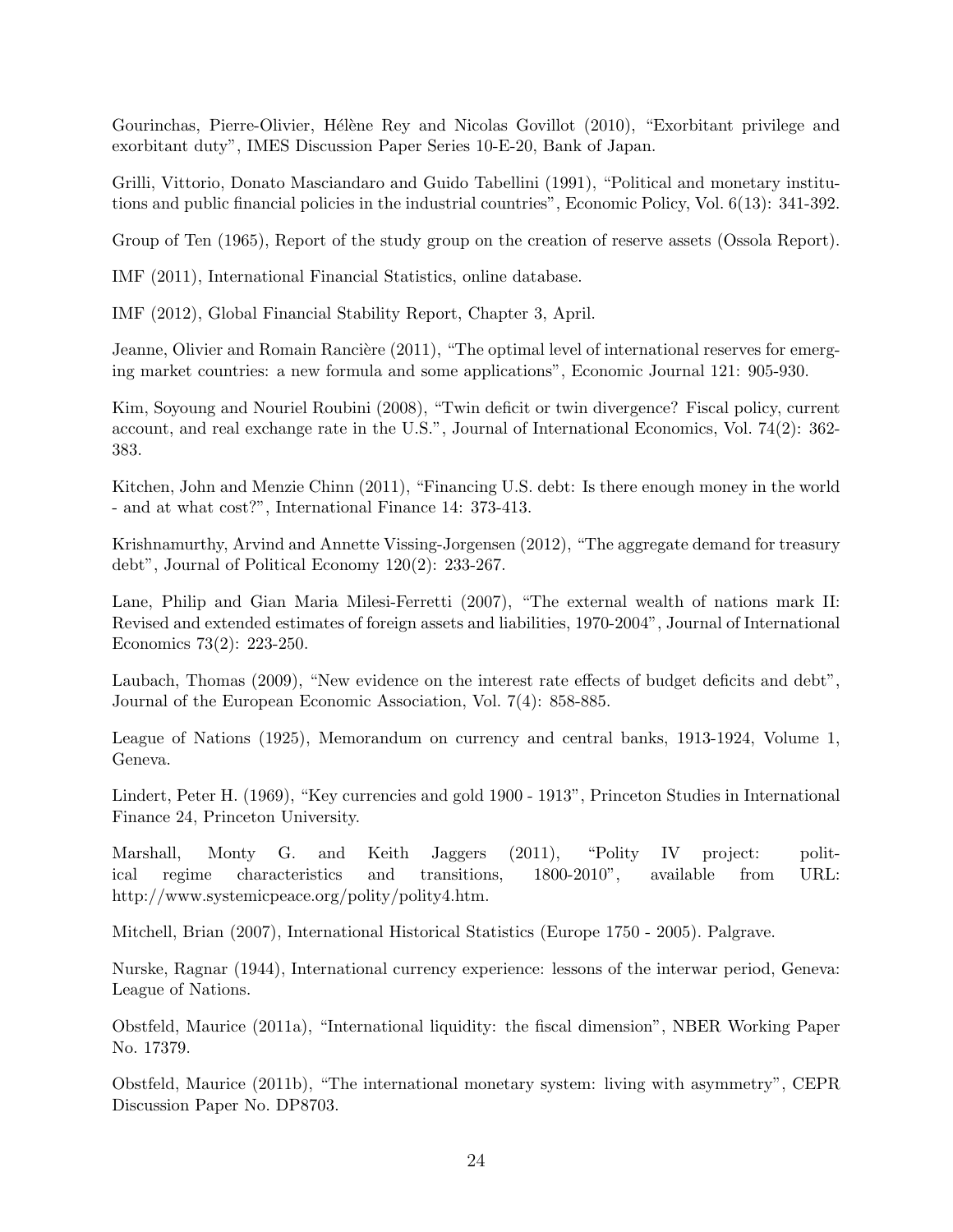Øksendal, Lars Fredrik (2008), "Monetary policy under the gold standard - examining the case of Norway, 1893-1914", Norges Bank Working Paper 2008/14.

Prasad, Eswar S. (2011), "Role reversal in global finance", NBER Working Paper No. 17497.

Reinhart, Carmen M. and Kenneth S. Rogoff (2011), "From financial crash to debt crisis", American Economic Review 101(5): 1676-1706.

Roubini, Nouriel and Jeffrey D. Sachs (1989a), "Political and economic determinants of budget deficits in the industrial democracies", European Economic Review, Volume 33(5): 903-933.

Roubini, Nouriel and Jeffrey D. Sachs (1989b), "Government spending and budget deficits in the industrial countries", Economic Policy 8: 99-132.

Triffin, Robert (1960), Gold and the Dollar crisis, Yale University Press.

Troutman, Mark D. (2010), Dominance shifts and international currency leadership: past patterns and future prospects, dissertation, Department of Economics, George Mason University, Fairfax, VA.

Tujula, Mika and Guido Wolswijk (2007), "Budget balances in OECD countries: what makes them change?", Empirica, Vol. 34(1): 1-14.

U.S. Census Bureau (2003), Statistical Abstract of the United States: 2003 (No. HS-3). Population by Age: 1900 to 2002, available from: http://www.census.gov/statab/hist/HS-03.pdf).

Warnock, Francis E. (2010), "How dangerous is U.S. government debt? The risks of a sudden spike in U.S. interest rates", Council on Foreign Relations, Capital Flows Quarterly, 2010 Q2.

Warnock, Francis E. and Veronica Cadac Warnock (2009), "International capital flows and U.S. interest rates", Journal of International Money and Finance Vol. 28: 903-919.

Woo, Jaejoon (2003), "Economic, political, and institutional determinants of public deficits", Journal of Public Economics 87: 387-426.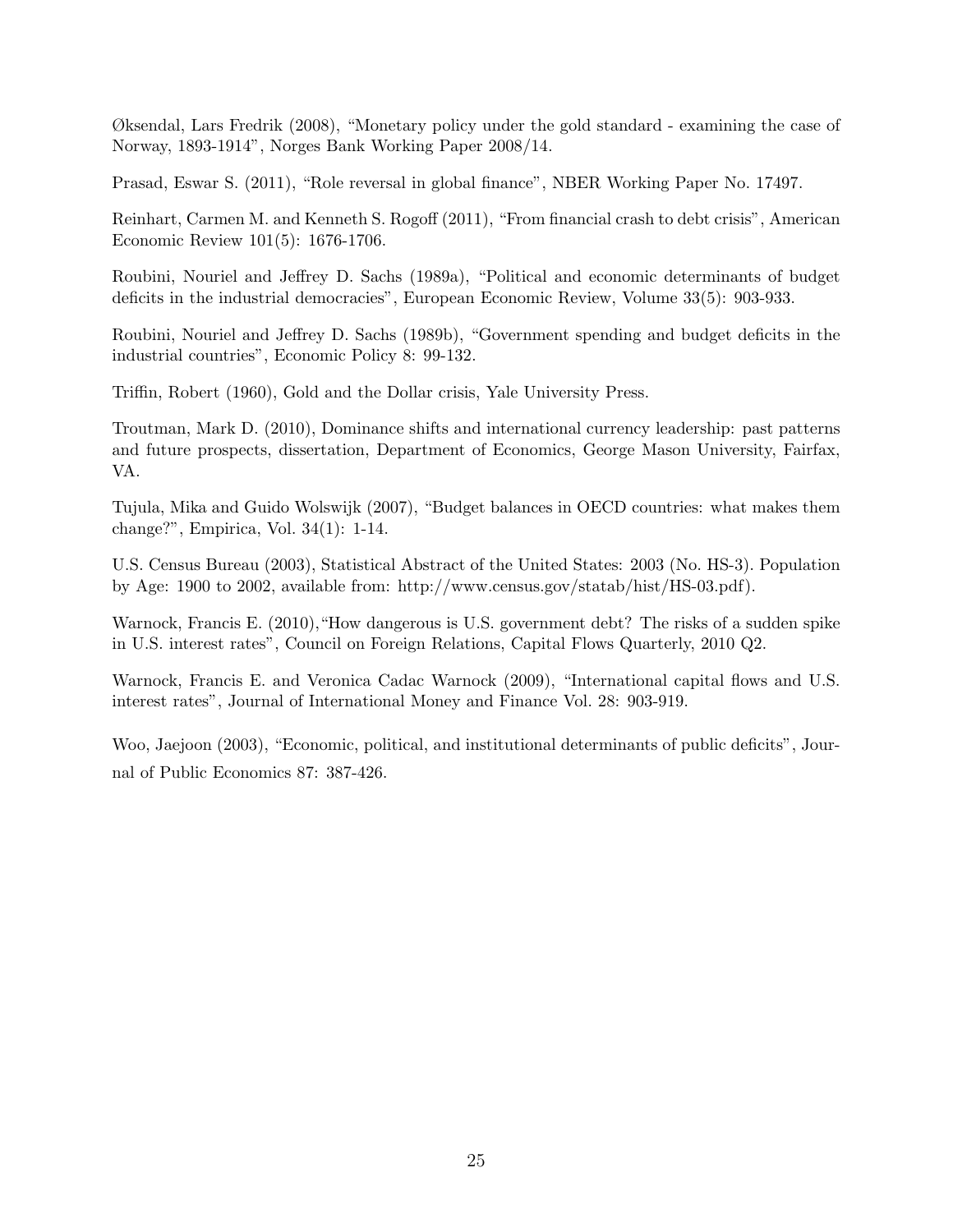| Variable                                         | Source                                                                                 | Definition                                                                                                                                                                                                                                                                                                                                                                                                                                                                                                                                                     |
|--------------------------------------------------|----------------------------------------------------------------------------------------|----------------------------------------------------------------------------------------------------------------------------------------------------------------------------------------------------------------------------------------------------------------------------------------------------------------------------------------------------------------------------------------------------------------------------------------------------------------------------------------------------------------------------------------------------------------|
| Government budget bal-<br>ance (relative to GDP) | GFS,<br>WEO,<br>WDI;<br>com-<br>plemented<br>by<br>Bordo<br>et<br>al.<br>(2001)        | Data equals the variable general government net lend-<br>ing/borrowing provided in the WEO database, which is calcu-<br>lated as revenue minus total expenditure. Missing values are<br>filled - where possible - by the variable <i>government</i> cash sur-<br>plus/deficit of the GFS database (years from 1990 onwards) and<br>overall deficit/surplus of consolidated central government from the<br>historical GFS database (for years prior to 1989). Data are con-<br>verted to dollars by end of period exchange rates and divided by<br>current GDP. |
| Inflation                                        | WDI<br>Bordo<br>et<br>al.<br>(2001)                                                    | Inflation is measured as the growth rate of the GDP implicit de-<br>flator (annual $\%$ )<br>Change in CPI                                                                                                                                                                                                                                                                                                                                                                                                                                                     |
| Real GDP                                         | WDI<br>Comin and Ho-                                                                   | GDP is measured as gross domestic product in constant interna-<br>tional dollars with the year 2005 as base. An international dollar<br>has the same purchasing power over GDP as the U.S. dollar has in<br>the United States.                                                                                                                                                                                                                                                                                                                                 |
| Relative dependency ra-<br>tio (old)             | bijn $(2009)$<br>WDI; Mitchell<br>$(2007)$ ; for US:<br>US Census Bu-<br>reau $(2003)$ | Ratio of old $(65+)$ years) to working $(15-65)$ years) population mea-<br>sured as deviation from world average                                                                                                                                                                                                                                                                                                                                                                                                                                               |
| Wars                                             |                                                                                        | Dummy that takes the value one between 1914-1919 and 194044;<br>0 otherwise.                                                                                                                                                                                                                                                                                                                                                                                                                                                                                   |
| Interest rate                                    | Armingeon et<br>al.<br>(2011);<br>Bordo<br>et<br>al.<br>(2001)                         | Long term (in most cases 10 years) interest rate on government<br>bonds. Missings filled with data on government bonds as provided<br>in the IFS if at least 10 data points could be added for a given<br>country. Historical data (based on Bordo) use long-term interest<br>rates, mostly for government securities or high grad bonds.                                                                                                                                                                                                                      |
| Policy rate                                      | Center for Fi-<br>nancial Stabil-<br>ity, ECB                                          | Interest rate set by the central bank                                                                                                                                                                                                                                                                                                                                                                                                                                                                                                                          |
| Democracy                                        | Marshall<br>and<br>Jaggers $(2011)$                                                    | Democracy is measured by a score, which combines the information<br>contained in indicators of democracy and autocracy (POLITY2<br>It ranges from $+10$ (strongly democratic) to $-10$<br>variable).<br>(strongly autocratic).                                                                                                                                                                                                                                                                                                                                 |
| Financial deepening                              | WDI<br>Bordo<br>al.<br>et<br>(2001)                                                    | Money and quasi money $(M2)$ as a percentage of GDP. Comple-<br>mented by data for the UK based on Bank of England (2012),<br>Series LPMVWYH<br>Money as a percentage of GDP, where money is M1, M2 or M3<br>depending on the country and data availability.                                                                                                                                                                                                                                                                                                   |

### Appendix A: List of variables and data sources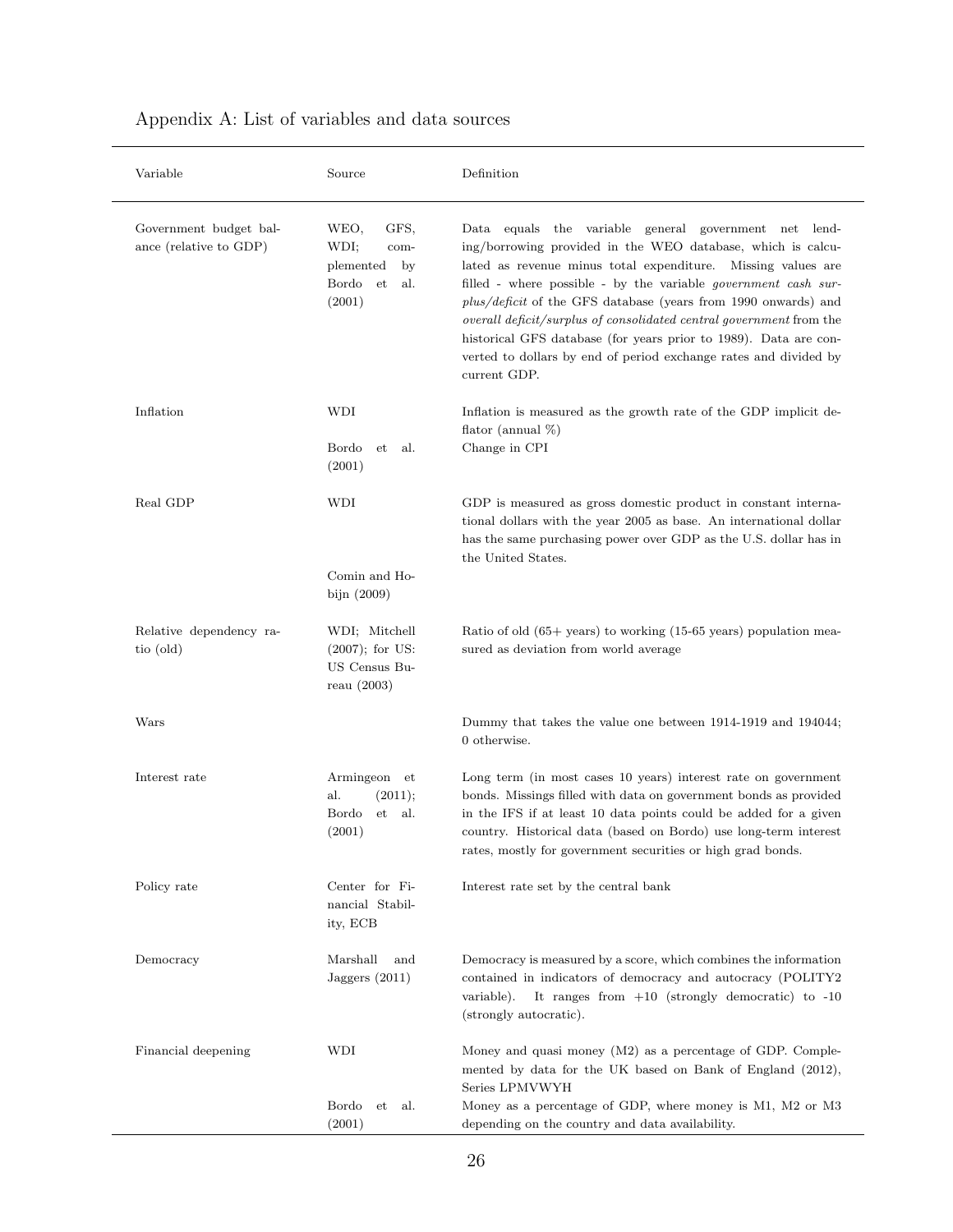| Variable                                                                   | Source                                                                                                     | Definition                                                                                                                                                                                                                                                                                                                                                                                                                                                                                                                                                                                          |
|----------------------------------------------------------------------------|------------------------------------------------------------------------------------------------------------|-----------------------------------------------------------------------------------------------------------------------------------------------------------------------------------------------------------------------------------------------------------------------------------------------------------------------------------------------------------------------------------------------------------------------------------------------------------------------------------------------------------------------------------------------------------------------------------------------------|
| Unemployment rate                                                          | WDI                                                                                                        | Percentage of unemployed out of total labour force                                                                                                                                                                                                                                                                                                                                                                                                                                                                                                                                                  |
| External shock                                                             | WDI,<br>own<br>calculation                                                                                 | Growth rate of terms of trade multiplied by trade openness                                                                                                                                                                                                                                                                                                                                                                                                                                                                                                                                          |
| Civil liberties                                                            | Freedom<br>House                                                                                           | Index of civil liberties, which is based on ratings with respect to the<br>freedom of expression, right of assembly, rule of law and individual<br>rights. The ratings lie between 1 and 7 with 1 representing the<br>highest degree of freedom.                                                                                                                                                                                                                                                                                                                                                    |
| Military spending                                                          | WDI                                                                                                        | Deviation of military expenditure (expressed as % of GDP) from its<br>country-specific mean over the period under consideration.                                                                                                                                                                                                                                                                                                                                                                                                                                                                    |
| Financial center, dummy                                                    | Own calcula-<br>tions<br>based<br>Lane<br>on<br>and<br>Milesi-<br>Ferretti<br>(2007)<br>and<br><b>GFCI</b> | The dummy takes on the value one in a country year where the coun-<br>try is identified as a financial center. A financial center is defined as<br>having both a ratio of foreign assets to GDP and of foreign liabilities<br>to GDP that exceed the mean plus one standard deviation of the<br>respective variables in a given year over the whole sample. Based<br>on information provided by the Global Financial Centres index the<br>following countries are labeled financial centers over the whole pe-<br>riod: Hong Kong, Japan, Switzerland, the United Kingdom and the<br>United States. |
| Market capitalization                                                      | Standard<br>&<br>Poor's<br>and<br>WDI                                                                      | Market capitalization is the market value (share price times the num-<br>ber of shares outstanding) of domestic companies listed on the coun-<br>try's stock exchanges. Investment companies, mutual funds or other<br>collective investment vehicles are not included.                                                                                                                                                                                                                                                                                                                             |
| Net change in Treasury<br>bonds held by foreign of-<br>ficial institutions | Federal<br>Re-<br>serve                                                                                    | Difference of Treasury securities held by non-US official institutions<br>(Flow of Funds, Table L.107, line 11) between two consecutive years.                                                                                                                                                                                                                                                                                                                                                                                                                                                      |
| World foreign exchange<br>reserves                                         | IFS, Lindert<br>(1969)                                                                                     | Central banks' reserves of foreign exchange, converted in US\$                                                                                                                                                                                                                                                                                                                                                                                                                                                                                                                                      |
| World official gold re-<br>serves                                          | IFS, Lindert<br>(1969)                                                                                     | Total amount of gold at historical prices (35 US\$ per ounce) held at<br>central banks                                                                                                                                                                                                                                                                                                                                                                                                                                                                                                              |

### Appendix A (ctd.): List of variables and data sources

Sources: GFCI: Global Financial Centres Index provided by Z/Yen; GFS: Government Finance Statistics (online and historical database); IFS: International Financial Statistics; WEO: World Economic Outlook Database; WDI: World Development Indicators.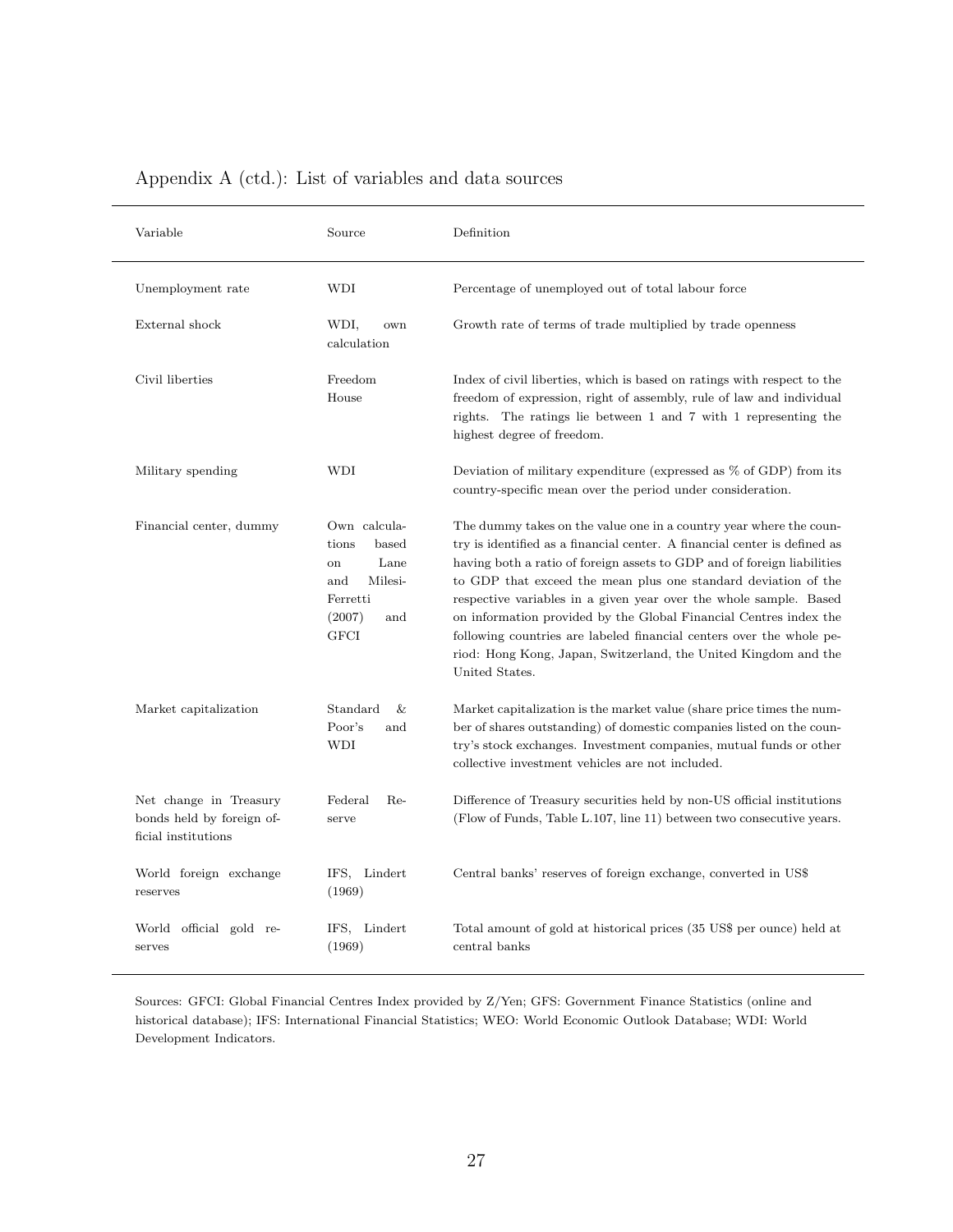### Appendix B: Sample of countries

| Australia | Denmark | Greece         | Japan       | Norway   | Sweden         |
|-----------|---------|----------------|-------------|----------|----------------|
| Austria   | Finland | <b>Iceland</b> | Luxembourg  | Portugal | Switzerland    |
| Belgium   | France  | Ireland        | Netherlands | Russia   | United Kingdom |
| Canada    | Germany | Italy          | New Zealand | Spain    | United States  |
|           |         |                |             |          |                |

Appendix C: Data sources: Shares of reserve currencies in total foreign exchange reserves

| 1899 & 1913 | Lindert $(1969)$                                     |  |
|-------------|------------------------------------------------------|--|
| 1920-1936   | Eichengreen and Flandreau (2009) via Troutman (2010) |  |
| 1953-1994   | IMF Annual Report, various years                     |  |
| 1995-2010   | IMF, COFER Database                                  |  |
|             |                                                      |  |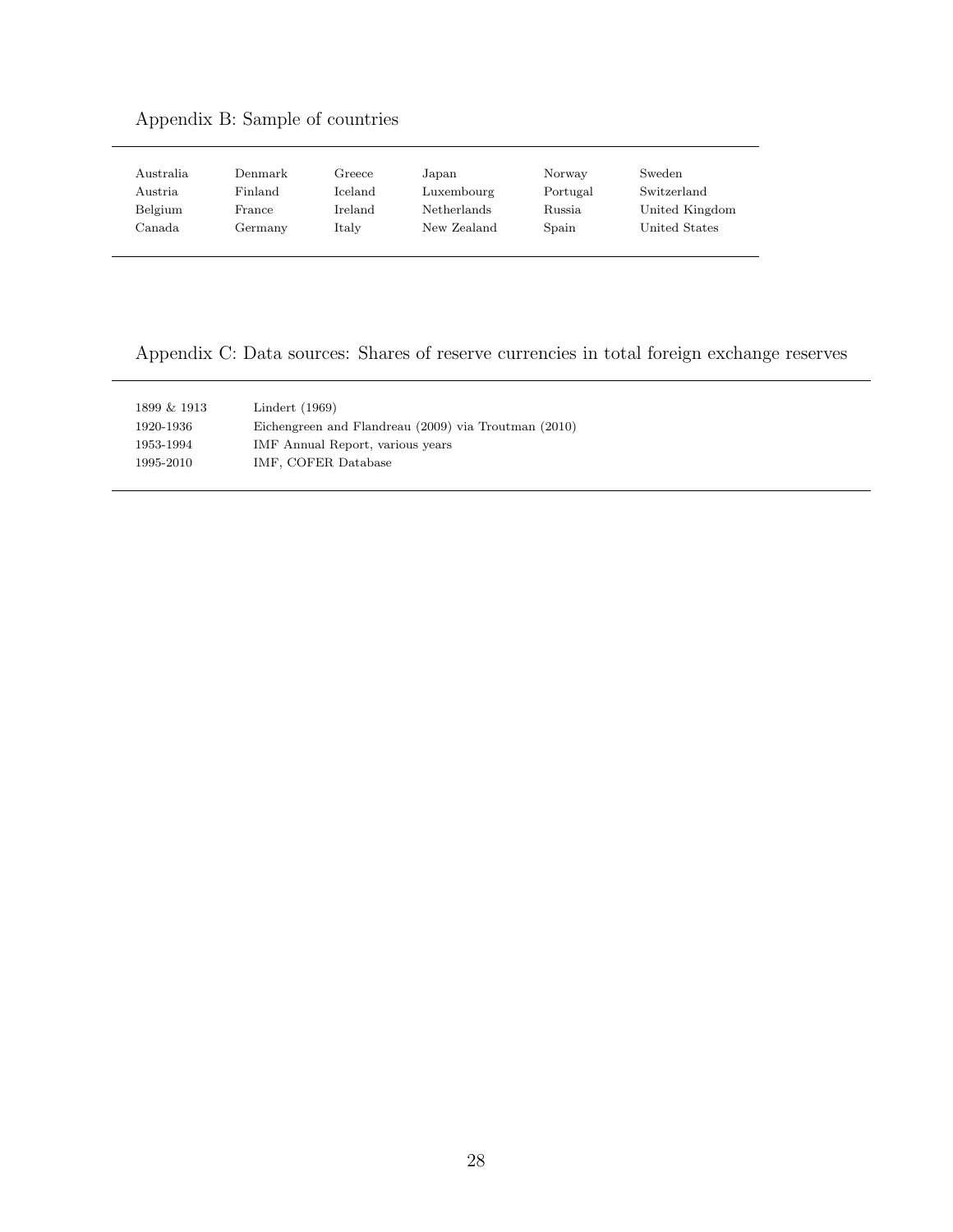

Figure 1: Relative importance of foreign exchange reserves and US Treasuries

Figure 2: Shares of reserve currencies in total foreign exchange reserves



Note: This graphs shows the temporal evolution of the share of the major reserve currencies in total foreign exchange reserves. Prior to World War I, data is only available for 1899 and 1913.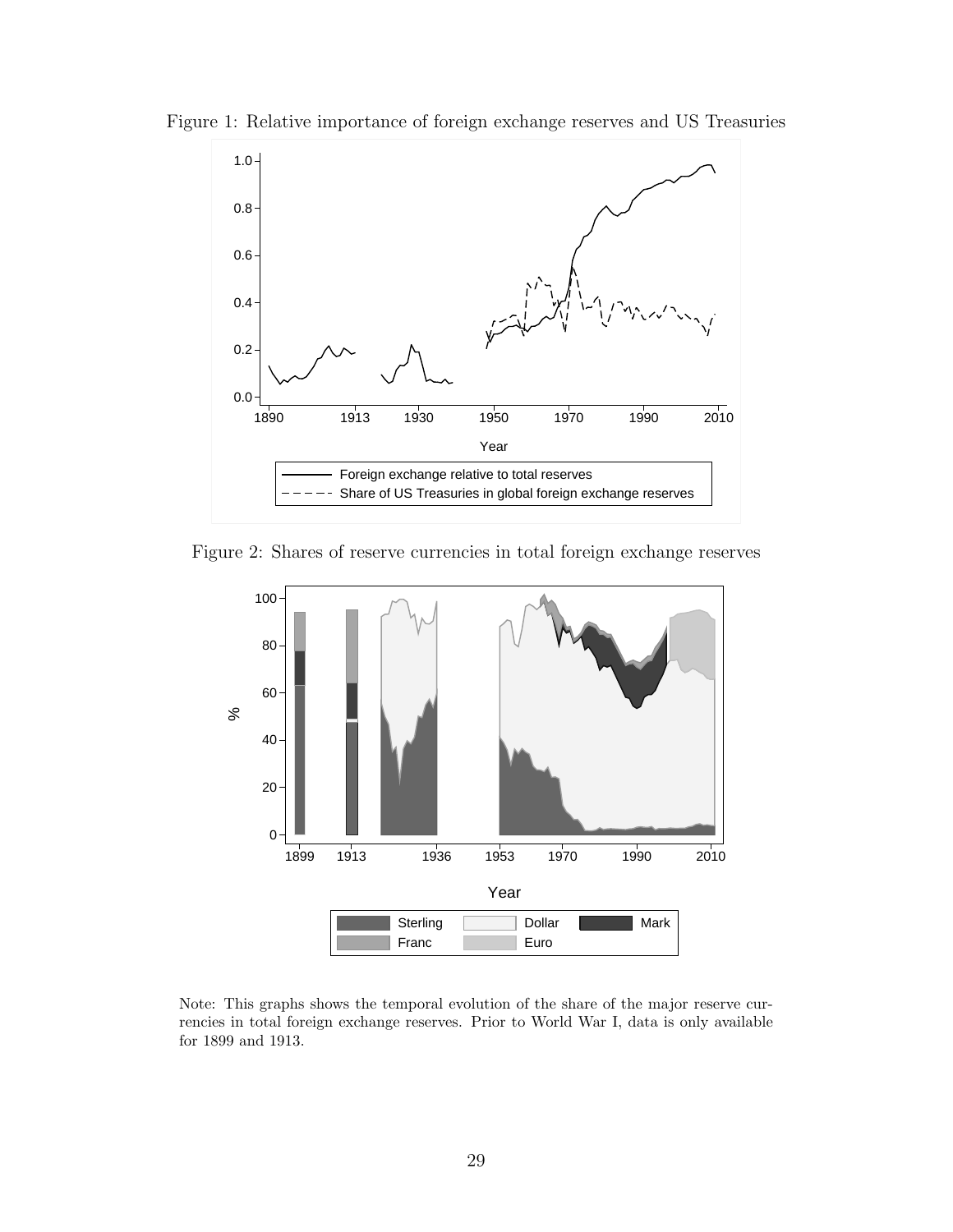

Figure 3: US Treasury debt

Notes: The left hand panel shows the distribution of outstanding Treasury securities by holder. Data are deflated by the US GDP deflator (base year  $2005 = 1$ ), which is provided by IMF (2011). The right hand panel depicts the proportion of US Treasury securities that are held by foreign official entities. Data source: Flow of Funds, Federal Reserve, Tables L.106 (line 11 and 12) and Table L.209 (line 1).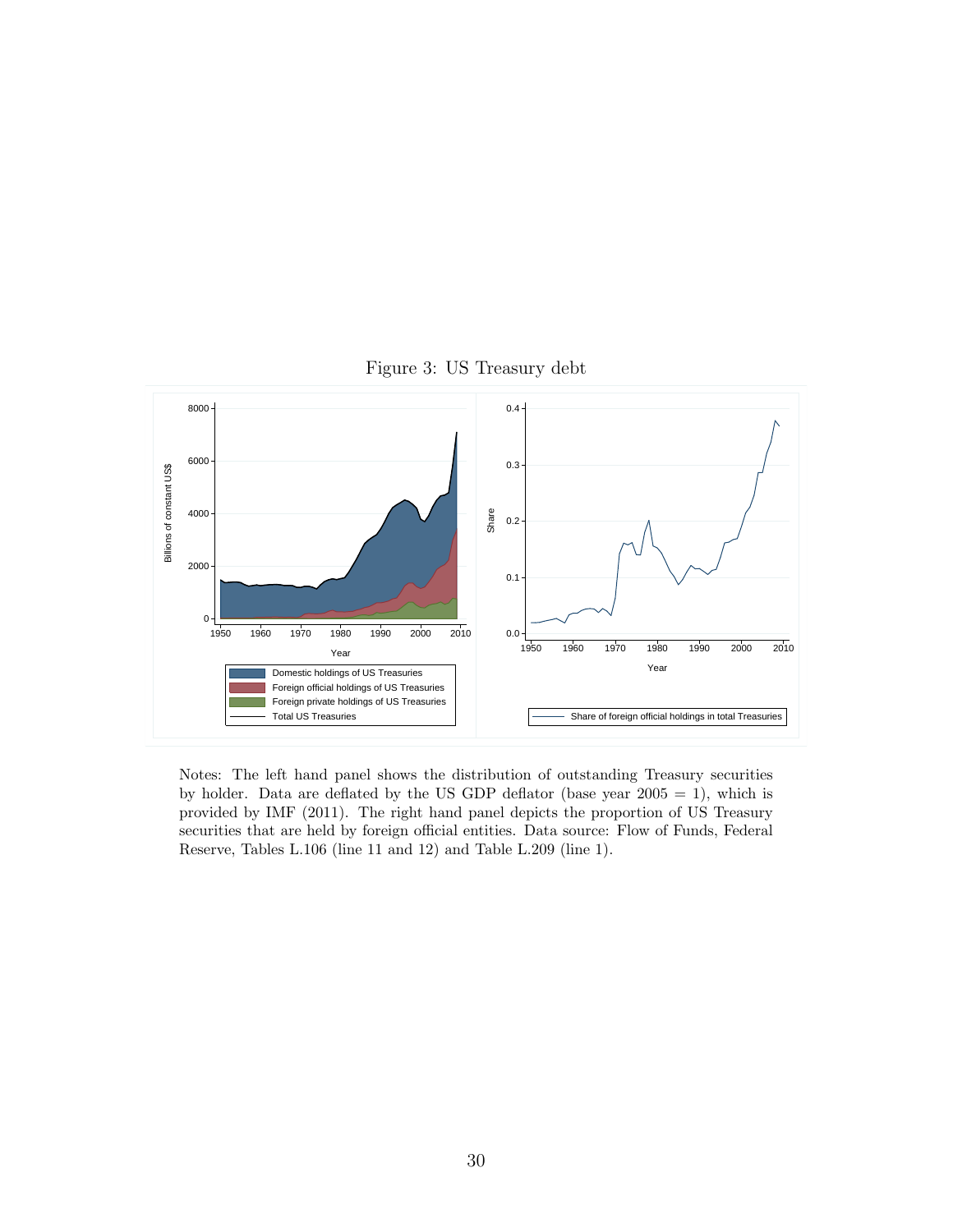

Figure 4: Change in global official holdings of major reserve currencies

Note: These graphs show the annual change in the level of globally held foreign exchange reserves denominated in four key currencies. The level of reserves denominated in the respective key currencies in a given year is computed as the global level of foreign exchange reserves multiplied by the share of the key currency in total foreign exchange reserves. To strip out the effect of exchange rate changes, reserves are converted in the respective currency before taking the difference.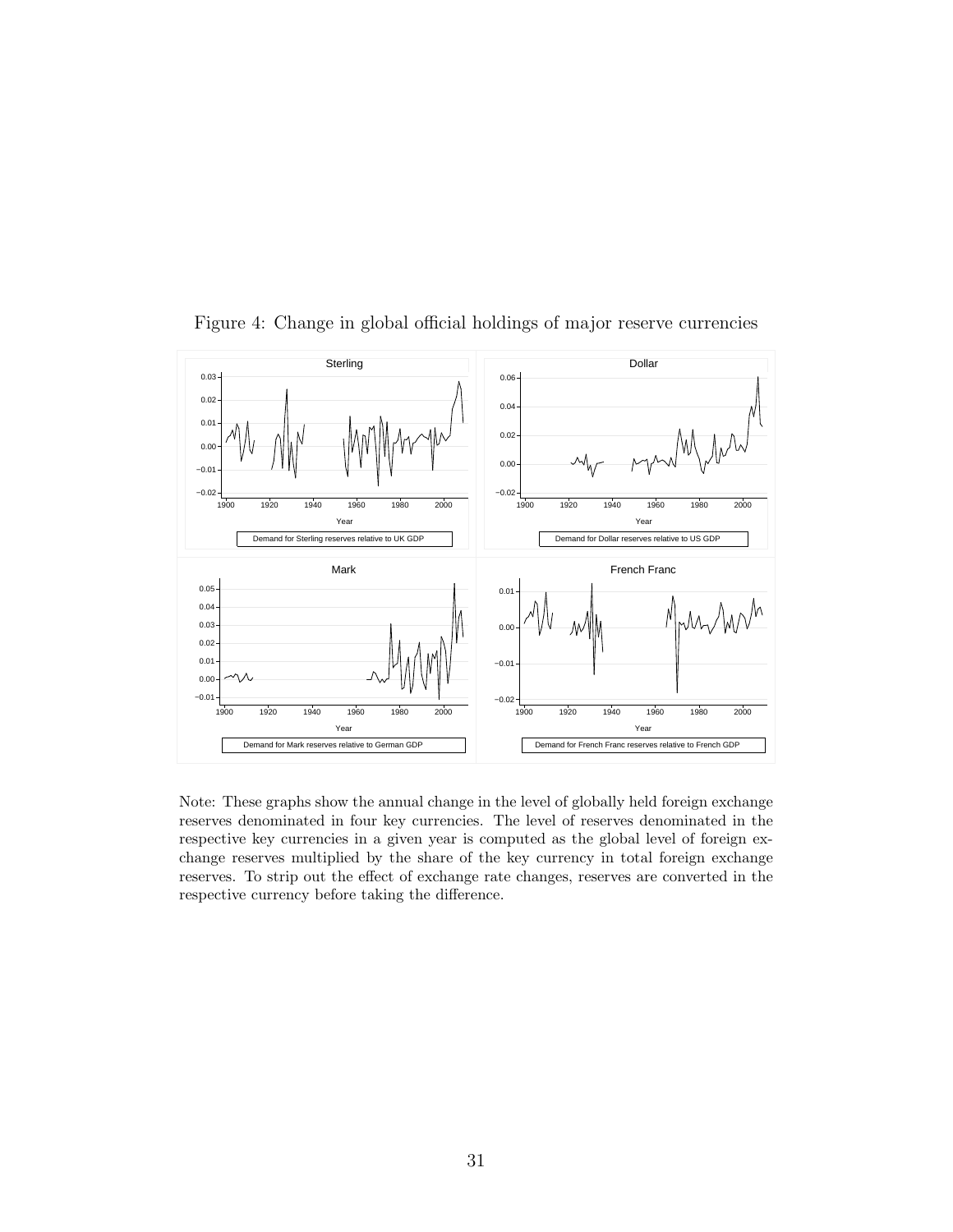|           | 1913 | 1920 | 1924 |
|-----------|------|------|------|
|           |      |      |      |
| Australia | n.a. | 72.5 | 73.7 |
| Denmark   | 34.5 | 7.6  | 0.4  |
| Finland   | 19.8 | 4.3  | 0.5  |
| Japan     | n.a. | 9.9  | n.a. |
| Italy     | 60.4 | 15.5 | 33.8 |
| Norway    | 18.0 | 6.9  | 8.1  |
| Portugal  | n.a. | 7.4  | 34.2 |
| Sweden    | 21.1 | 8.7  | 27.5 |

Table 1: Share of government securities in total foreign assets held by central banks (in  $\%$ )

Notes: n.a. = not available

Data source: League of Nations (1925), p.150-159.

Table 2: Demand for reserves relative to GDP of issuing country (in %, mean over periods)

|           | Sterling | Dollar | Mark | French Franc |
|-----------|----------|--------|------|--------------|
| 1899-1913 | 0.29     | n.a.   | 0.11 | 0.32         |
| 1920-1936 | 0.08     | 0.03   | n.a. | $-0.04$      |
| 1948-1969 | 0.14     | 0.11   | 0.16 | 0.45         |
| 1970-1994 | 0.19     | 0.85   | 0.53 | 0.04         |
| 1995-2009 | 0.94     | 2.48   | 1.93 | 0.28         |

Notes: n.a. = not available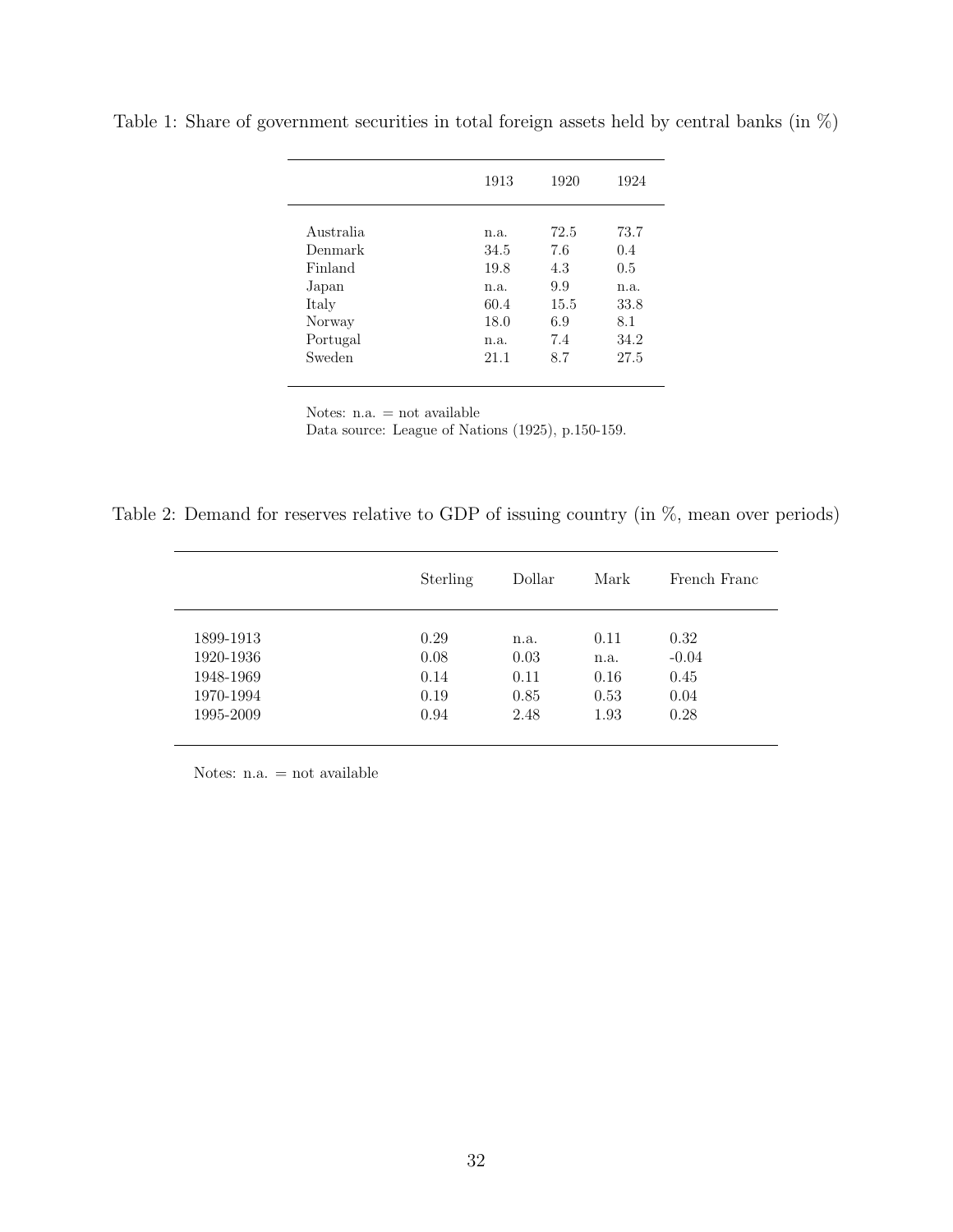|                                   |              | United States |           |             |             | United Kingdom |           |             |
|-----------------------------------|--------------|---------------|-----------|-------------|-------------|----------------|-----------|-------------|
|                                   | (1)          | (2)           | (3)       | (4)         | (5)         | (6)            | (7)       | (8)         |
| Inflation                         | 0.0020       | 0.0007        | 0.0091    | 0.0048      | $0.0070**$  | $0.0078***$    | 0.0017    | $-0.0090$   |
|                                   | (0.53)       | (0.23)        | (0.97)    | (0.76)      | (2.44)      | (3.32)         | (0.07)    | $(-0.59)$   |
| GDP growth                        | 0.3311       | 0.2309        | 0.7451    | 0.4625      | 0.0637      | 0.0539         | 0.0516    | 0.0180      |
|                                   | (1.46)       | (1.05)        | (0.97)    | (0.92)      | (1.06)      | (0.87)         | (0.85)    | (0.34)      |
| Relative dependency               | 0.0075       | $-0.0028$     | 0.0206    | 0.0015      | 0.0029      | $-0.0097$      | $-0.0057$ | $-0.0340$   |
| ratio (old)                       | (1.41)       | $(-0.40)$     | (1.03)    | (0.16)      | (0.21)      | $(-0.76)$      | $(-0.15)$ | $(-1.41)$   |
| Unemployment                      | $-0.0145***$ | $-0.0165***$  | $-0.0078$ | $-0.0130**$ | $-0.0069**$ | $-0.0081***$   | $-0.0098$ | $-0.0168**$ |
|                                   | $(-4.50)$    | $(-6.13)$     | $(-0.89)$ | $(-2.37)$   | $(-2.48)$   | $(-2.92)$      | $(-0.73)$ | $(-2.07)$   |
| External shock                    | 0.4165       | 0.1440        | 0.5485    | 0.1125      | $-0.8046$   | $-0.8066$      | $-0.5036$ | 0.1407      |
|                                   | (0.69)       | (0.23)        | (0.78)    | (0.18)      | $(-1.61)$   | $(-1.46)$      | $(-0.37)$ | (0.15)      |
| Interest rate                     |              |               | $-0.0092$ | $-0.0061$   |             |                | 0.0066    | 0.0209      |
|                                   |              |               | $(-0.68)$ | $(-0.63)$   |             |                | (0.23)    | (1.14)      |
| $\Delta$ global dollar reserves   |              | $-0.7517**$   |           | $-1.0807*$  |             |                |           |             |
|                                   |              | $(-2.43)$     |           | $(-1.95)$   |             |                |           |             |
| $\Delta$ global sterling reserves |              |               |           |             |             | $-1.2571*$     |           | $-0.9764*$  |
|                                   |              |               |           |             |             | $(-1.97)$      |           | $(-1.65)$   |
| Observations                      | 29           | 29            | 29        | 29          | 26          | 26             | 26        | 26          |
| R-squared                         | 0.66         | 0.73          | 0.38      | 0.65        | 0.39        | 0.47           | 0.43      | 0.44        |
| Estimation                        | <b>OLS</b>   | <b>OLS</b>    | 2SLS      | 2SLS        | <b>OLS</b>  | <b>OLS</b>     | 2SLS      | 2SLS        |

Table 3: Determinants of the government budget balance (1970-2009): Time series analysis

Notes: The dependent variable is the government budget balance to GDP ratio. Robust t-statistics are reported in parentheses. Standard errors are estimated robust to autocorrelation and heteroskedasticity. The symbols \*, \*\* and \*\*\* denote statistical significance at the 10%, 5% and 1% levels, respectively. Interest rates are instrumented by the German rate in columns 3-4 and 7-8. The global change in reserves is and 1% levels, respectively. Interest rates are instrumented by the German rate in co measured relative to GDP.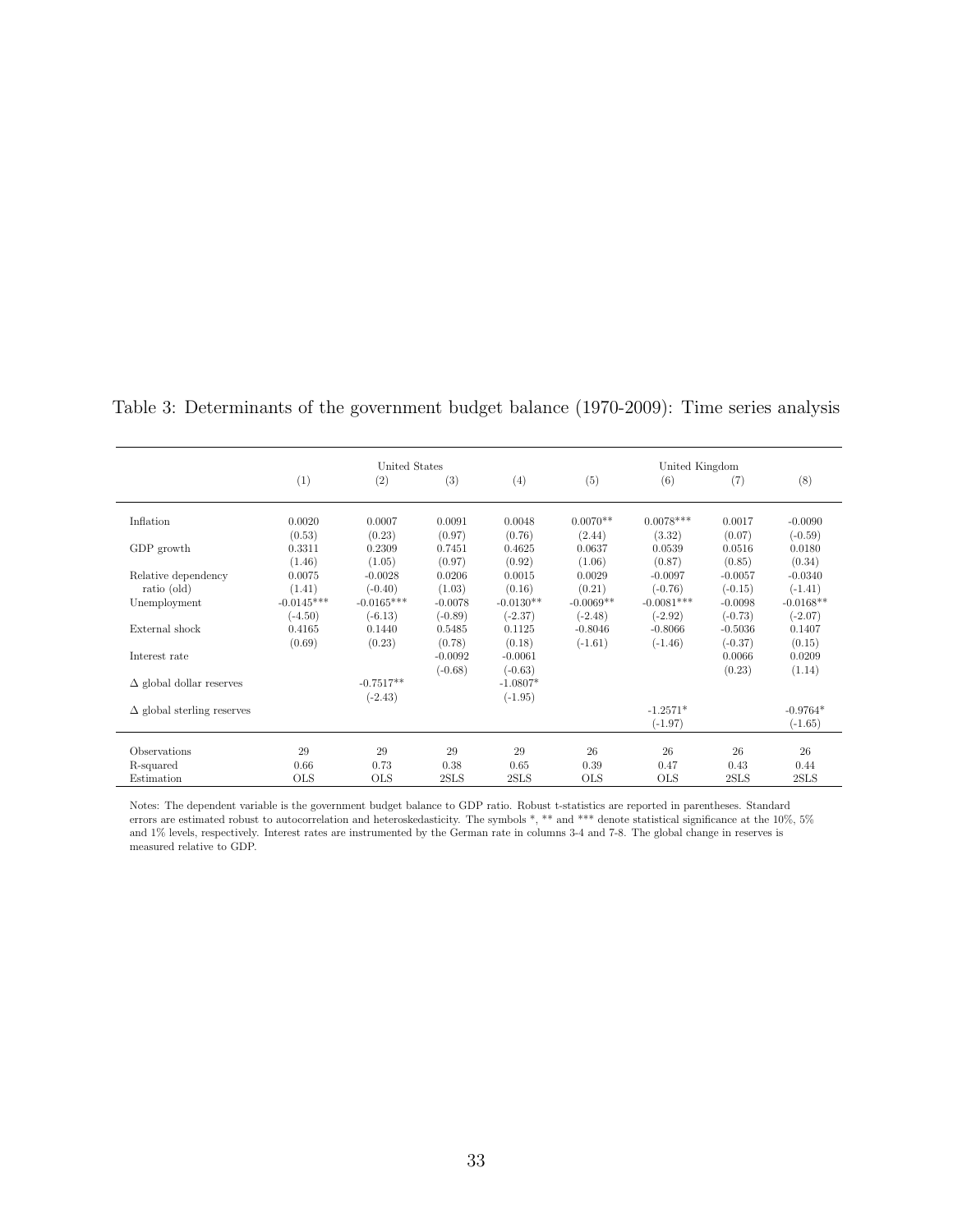| $-0.0001$<br>$(-0.78)$<br>Inflation                  | $\widehat{\infty}$        | $\widehat{\mathbf{c}}$                                                                          | $\bigoplus$                                                                                               | $\widehat{\mathfrak{G}}$                                                                                    | $\widehat{\odot}$                                                                                                   | $\widehat{C}$                                                                                          | $\circledast$                                                                                                                                                                              | $\circledcirc$                                                                                                                                                                                                                                                                                  | (10)                                                                      |
|------------------------------------------------------|---------------------------|-------------------------------------------------------------------------------------------------|-----------------------------------------------------------------------------------------------------------|-------------------------------------------------------------------------------------------------------------|---------------------------------------------------------------------------------------------------------------------|--------------------------------------------------------------------------------------------------------|--------------------------------------------------------------------------------------------------------------------------------------------------------------------------------------------|-------------------------------------------------------------------------------------------------------------------------------------------------------------------------------------------------------------------------------------------------------------------------------------------------|---------------------------------------------------------------------------|
|                                                      | 0.0001                    |                                                                                                 |                                                                                                           | $0.0004**$                                                                                                  |                                                                                                                     |                                                                                                        | $0.0005***$                                                                                                                                                                                | $0.0005***$                                                                                                                                                                                                                                                                                     | $0.0005***$                                                               |
| 0.0570<br>Real GDP growth                            | $0.1147**$<br>$(-0.68)$   |                                                                                                 |                                                                                                           |                                                                                                             |                                                                                                                     |                                                                                                        |                                                                                                                                                                                            |                                                                                                                                                                                                                                                                                                 |                                                                           |
| $(0.81)$<br>$-0.0010$<br>Relative dependency         | $(2.11)$<br>-0.0019       | $\begin{array}{c} -0.0001 \\ (-0.63) \\ 0.1065^* \\ (1.77) \\ -0.0020^* \\ (-1.71) \end{array}$ |                                                                                                           |                                                                                                             |                                                                                                                     |                                                                                                        |                                                                                                                                                                                            |                                                                                                                                                                                                                                                                                                 |                                                                           |
| $(-0.71)$<br>ratio (old)<br>Wars                     | $(-1.62)$                 |                                                                                                 | $\begin{array}{c} -0.0002 \\ (-0.82) \\ 0.1109^* \\ (1.97) \\ -0.0016 \\ (-1.25) \\ -0.058^* \end{array}$ | $\begin{array}{c} (-2.22) \\ 0.0101 \\ (0.21) \\ (0.31) \\ -0.0014 \\ (-1.00) \\ -0.10^{**} \\ \end{array}$ | $-0.0003$ *<br>$(-2.05)$<br>$-0.176$<br>$-0.176$<br>$-0.0176$<br>$-0.0008$<br>$-0.0008$<br>$-0.31$<br>$-0.1429$ *** | $-0.0003*$<br>$(-2.03)$<br>$-0.0257$<br>$(-0.62)$<br>$-0.0000$<br>$-0.0000$<br>$-0.0000$<br>$-0.0000*$ | $\begin{array}{l} (-2.87) \\ -0.0476 \\ -0.012^{**} \\ -0.012^{**} \\ -0.187^{**} \\ -0.1187^{**} \\ -0.137^{**} \\ -0.003^{**} \\ -0.003^{**} \\ (-3.48) \\ -0.0003^{***} \\ \end{array}$ | $\begin{array}{c} \textbf{(-2.88)} \\ \textbf{-0.0473} \\ \textbf{-0.012}^{\ast} \\ \textbf{-0.012}^{\ast} \\ \textbf{-0.012}^{\ast} \\ \textbf{-0.012}^{\ast} \\ \textbf{-0.013}^{\ast} \\ \textbf{-0.183}^{\ast\ast} \\ \textbf{-0.133}^{\ast\ast} \\ \textbf{-0.133}^{\ast\ast} \end{array}$ | $(-3.61)$<br>$-0.0392$<br>$(-0.60)$<br>$-0.0000$<br>$-0.001$<br>$(-0.01)$ |
|                                                      |                           |                                                                                                 | $(-2.02)$                                                                                                 | $\begin{array}{c} (+2.44) \\ +0.0001 \\ (-0.11) \end{array}$                                                |                                                                                                                     |                                                                                                        |                                                                                                                                                                                            |                                                                                                                                                                                                                                                                                                 | $0.0013***$<br>$(-4.59)$                                                  |
| Democracy                                            |                           |                                                                                                 |                                                                                                           |                                                                                                             | $\begin{array}{c} (-3.81) \\ 0.0003 \\ (0.59) \\ -0.0003^* \\ (-1.88) \end{array}$                                  | $\begin{array}{c} (-3.76) \\ 0.0004 \\ (0.68) \\ 0.0003^{*} \\ (-1.83) \end{array}$                    |                                                                                                                                                                                            | $(2.50)$<br>0.0003***                                                                                                                                                                                                                                                                           | $(2.60)$<br>-0.0002***                                                    |
| Financial deepening                                  |                           |                                                                                                 |                                                                                                           |                                                                                                             |                                                                                                                     |                                                                                                        |                                                                                                                                                                                            |                                                                                                                                                                                                                                                                                                 |                                                                           |
| Interest rate                                        |                           |                                                                                                 |                                                                                                           |                                                                                                             |                                                                                                                     |                                                                                                        |                                                                                                                                                                                            | $\begin{array}{c} (-3.48) \\ 0.0021*** \end{array}$                                                                                                                                                                                                                                             | $\begin{array}{c} (-3.44) \\ -0.0022*** \end{array}$                      |
|                                                      |                           |                                                                                                 |                                                                                                           |                                                                                                             |                                                                                                                     |                                                                                                        | $(-3.70)$                                                                                                                                                                                  | $(-3.76)$                                                                                                                                                                                                                                                                                       | $(4.50)$<br>-0.0002***                                                    |
| Government debt                                      |                           |                                                                                                 |                                                                                                           |                                                                                                             |                                                                                                                     |                                                                                                        |                                                                                                                                                                                            |                                                                                                                                                                                                                                                                                                 |                                                                           |
| $\Delta$ global dollar reserves                      | $-1.3412**$               | $1.3387***$                                                                                     | $1.2828***$                                                                                               | $-1.2281***$                                                                                                | $1.0226***$                                                                                                         | $4.0200$ ***                                                                                           | $0.9892***$                                                                                                                                                                                | $0.9887***$                                                                                                                                                                                                                                                                                     | $(4.69)$<br>-0.6988***                                                    |
| * US dummy                                           | $(-4.50)$                 | $(-4.46)$<br>-1.2638***                                                                         | $(-3.87)$<br>-1.2433***                                                                                   | $(-3.44)$<br>-1.1828***                                                                                     | $(-4.68)$<br>-0.8314***                                                                                             | $-0.8287***$                                                                                           | $(-5.39)$<br>-0.8379***                                                                                                                                                                    | $(-5.39)$<br>-0.8407***                                                                                                                                                                                                                                                                         | $(-3.88)$<br>-1.1545***                                                   |
| $\Delta$ global sterling reserves<br>$\ast$ UK dummy | $-1.2537***$<br>$(-6.22)$ |                                                                                                 | $(-5.52)$                                                                                                 | $(-5.06)$                                                                                                   | $(-5.01)$                                                                                                           |                                                                                                        |                                                                                                                                                                                            |                                                                                                                                                                                                                                                                                                 |                                                                           |
| $\Delta$ global mark reserves                        |                           | $\begin{array}{c} (-6.06) \\[-4pt] (-0.1435 \\[-4pt] (-0.83) \\[-4pt] -0.2421 \end{array}$      |                                                                                                           |                                                                                                             |                                                                                                                     | $\begin{array}{c} (-5.15) \\ 0.1367 \\ 0.0.81) \\ 0.3742 \end{array}$                                  | $\begin{array}{c} ( -2.72)\\ 0.0274\\ 0.11)\\ 0.11)\\ 0.1193 \end{array}$                                                                                                                  | $(-2.73)$<br>0.0296                                                                                                                                                                                                                                                                             | $(-2.99)$<br>0.0807                                                       |
| $*$ GER dunmy                                        |                           |                                                                                                 |                                                                                                           |                                                                                                             |                                                                                                                     |                                                                                                        |                                                                                                                                                                                            | $(0.12)$<br>0.1130                                                                                                                                                                                                                                                                              | $(0.33)$<br>$0.3102$                                                      |
| $\Delta$ global franc reserves                       |                           |                                                                                                 |                                                                                                           |                                                                                                             |                                                                                                                     |                                                                                                        |                                                                                                                                                                                            |                                                                                                                                                                                                                                                                                                 |                                                                           |
| * FRA dummy                                          |                           | $(-0.72)$                                                                                       |                                                                                                           |                                                                                                             |                                                                                                                     | (0.90)                                                                                                 | (0.26)                                                                                                                                                                                     | (0.25)                                                                                                                                                                                                                                                                                          | (0.67)                                                                    |
| 1888<br>Observations                                 | 1821                      | 1757                                                                                            | 1716                                                                                                      | 1650                                                                                                        | 1436                                                                                                                | 1373                                                                                                   | 1164                                                                                                                                                                                       | 1168                                                                                                                                                                                                                                                                                            | 1146                                                                      |
| 0.39<br>R-squared                                    | 0.38                      | 0.38                                                                                            | $0.38\,$                                                                                                  | $\begin{array}{c} 0.37 \\ 22 \end{array}$                                                                   | $\!0.43$                                                                                                            | $0.44\,$                                                                                               | $\!0.43$                                                                                                                                                                                   | $\!0.43$                                                                                                                                                                                                                                                                                        | 7F                                                                        |
| $\overline{24}$<br>Number of countries               | 24                        | 24                                                                                              | $\overline{24}$                                                                                           |                                                                                                             | $\overline{21}$                                                                                                     | $\overline{21}$                                                                                        | $\overline{19}$                                                                                                                                                                            | $\overline{19}$                                                                                                                                                                                                                                                                                 | 19                                                                        |

Table 4: Government budget balance (1890-2009): Panel data analysis Table 4: Government budget balance (1890-2009): Panel data analysis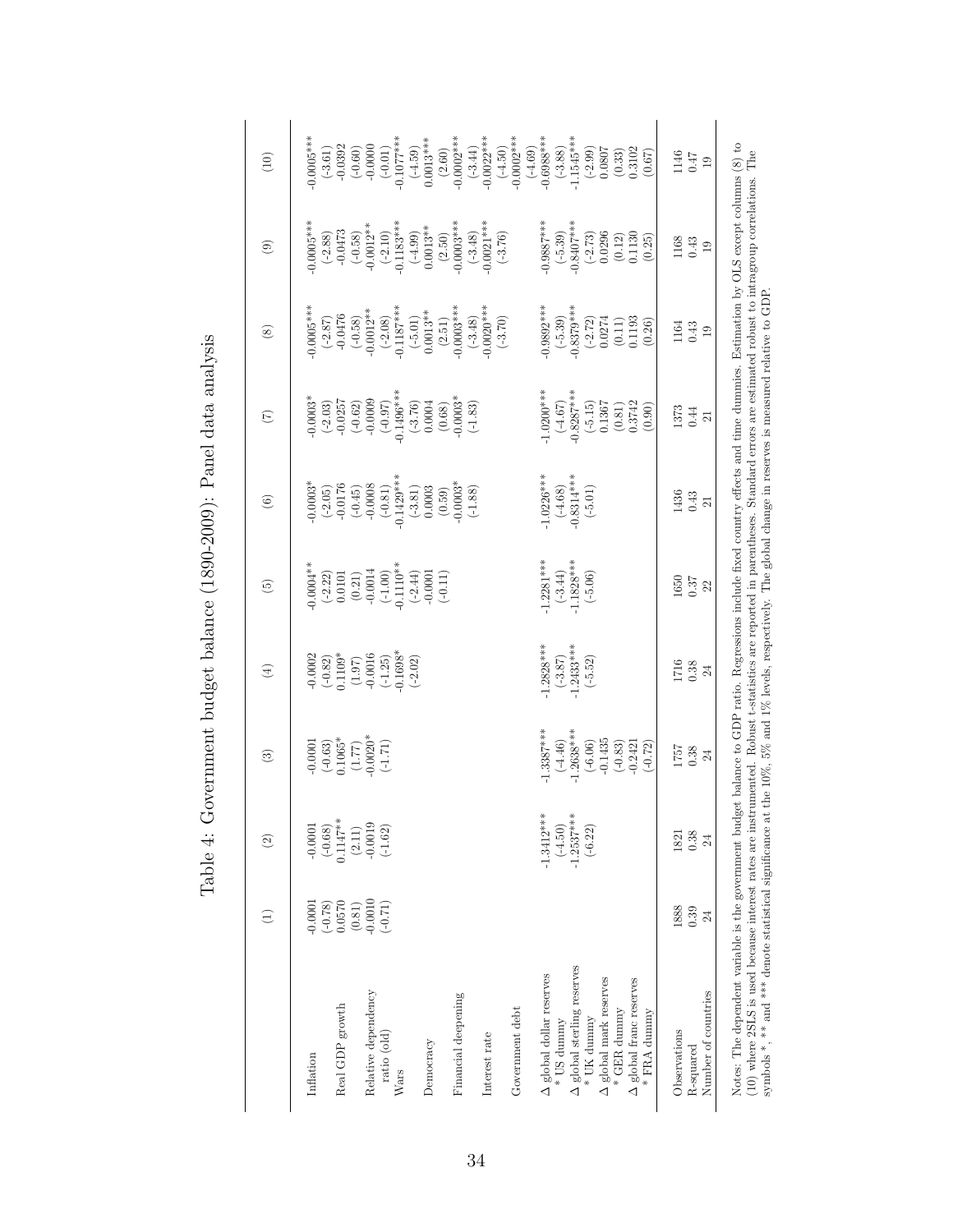|                                             | (1)                 | (2)                    | (3)                 | (4)                    | (5)                    | (6)                    | (7)                    | (8)                    | (9)                    |
|---------------------------------------------|---------------------|------------------------|---------------------|------------------------|------------------------|------------------------|------------------------|------------------------|------------------------|
| Inflation                                   | $-0.0004$           | $-0.0004$              | $-0.0004$           | $-0.0005$              | $-0.0006$              | $-0.0006$              | $-0.0005$              | $-0.0008$              | $-0.0003$              |
| Real GDP growth                             | $(-0.83)$<br>0.0336 | $(-0.77)$<br>0.0285    | $(-0.83)$<br>0.0336 | $(-0.95)$<br>0.0330    | $(-1.15)$<br>0.0320    | $(-1.03)$<br>0.0263    | $(-0.94)$<br>0.0252    | $(-1.39)$<br>0.0103    | $(-0.55)$<br>0.0351    |
|                                             | (0.61)              | (0.45)                 | (0.61)              | (0.59)                 | (0.55)                 | (0.39)                 | (0.37)                 | (0.20)                 | (0.62)                 |
| Relative dependency                         | $-0.1527**$         | $-0.1120$              | $-0.1527**$         | $-0.1678**$            | $-0.1350*$             | $-0.0966$              | $-0.0891$              | $-0.1007$              | $-0.1324$              |
| ratio (old)                                 | $(-2.41)$           | $(-1.38)$              | $(-2.41)$           | $(-2.56)$              | $(-2.08)$              | $(-1.15)$              | $(-1.05)$              | $(-1.19)$              | $(-1.64)$              |
| Democracy                                   |                     |                        |                     | $-0.0003$<br>$(-0.47)$ | $-0.0000$<br>$(-0.07)$ | 0.0004<br>(0.80)       | 0.0004<br>(0.83)       | 0.0004<br>(0.56)       | 0.0005<br>(0.80)       |
| Financial deepening                         |                     |                        |                     |                        | $-0.0002$              | $-0.0001$              | $-0.0001$              | $-0.0001$              | $-0.0002$              |
|                                             |                     |                        |                     |                        | $(-1.42)$              | $(-0.55)$              | $(-0.55)$              | $(-0.56)$              | $(-0.96)$              |
| Interest rate                               |                     |                        |                     |                        |                        |                        | $0.0061***$            | $-0.0105**$            | $0.0115**$             |
| Government debt                             |                     |                        |                     |                        |                        |                        | (5.50)                 | $(-2.15)$              | (2.83)<br>$-0.0003$    |
|                                             |                     |                        |                     |                        |                        |                        |                        |                        | $(-1.44)$              |
| $\Delta$ global dollar reserves             | $1.5502***$         | $1.4582***$            | $1.5502***$         | 1.5768***              | $1.6871***$            | $1.6625***$            | 1.7369***              | 1.2589                 | $1.6025***$            |
| * US dummy                                  | (3.65)              | (3.10)                 | (3.65)              | (3.85)                 | (4.88)                 | (4.69)                 | (5.19)                 | (1.26)                 | (5.35)                 |
| $\Delta$ global sterling reserves           | $-0.5811**$         | $-0.5999**$            | $-0.5811**$         | $-0.5721**$            | $-0.5378*$             | $-0.5583*$             | $-0.6378**$            | $-0.6805$              | $-1.1311**$            |
| * UK dummy<br>$\Delta$ global mark reserves | $(-2.50)$           | $(-2.36)$<br>$-0.2486$ | $(-2.50)$           | $(-2.30)$              | $(-2.16)$              | $(-2.07)$<br>$-0.2247$ | $(-2.33)$<br>$-0.3311$ | $(-1.23)$<br>$-0.7944$ | $(-2.30)$<br>$-0.9623$ |
| $*$ GER dummy                               |                     | $(-0.63)$              |                     |                        |                        | $(-0.50)$              | $(-0.65)$              | $(-0.53)$              | $(-1.46)$              |
| $\Delta$ global franc reserves              |                     | $0.5279*$              |                     |                        |                        | $0.6083*$              | 0.5366                 | 0.1987                 | 0.8628                 |
| * FRA dummy                                 |                     | (1.92)                 |                     |                        |                        | (2.06)                 | (1.71)                 | (0.27)                 | (1.33)                 |
|                                             |                     |                        |                     |                        |                        |                        |                        |                        |                        |
| Observations<br>R-squared                   | 426<br>0.31         | 396<br>0.32            | 426<br>0.31         | 402<br>0.31            | 374<br>0.33            | 344<br>0.33            | 344<br>0.35            | 268<br>0.38            | 332<br>0.40            |
| Number of countries                         | 14                  | 14                     | 14                  | 14                     | 13                     | 13                     | 13                     | 10                     | 13                     |

#### Table 5: Government budget balance (1890-1935): Panel data analysis

Table 6: Government budget balance (1950-2009): Panel data analysis

|                                                 | (1)                       | (2)                       | (3)                       | (4)                       | (5)                       | (6)                       | (7)                       | (8)                       | (9)                       |
|-------------------------------------------------|---------------------------|---------------------------|---------------------------|---------------------------|---------------------------|---------------------------|---------------------------|---------------------------|---------------------------|
| Inflation                                       | 0.0000                    | 0.0000                    | $-0.0002$                 | $-0.0001$                 | $-0.0006$                 | $-0.0005$                 | 0.0006                    | 0.0006                    | 0.0007                    |
| Real GDP growth                                 | (0.16)<br>$0.1426**$      | (0.33)<br>$0.1465**$      | $(-0.48)$<br>$0.1299**$   | $(-0.13)$<br>$0.1201**$   | $(-1.07)$<br>$0.0750*$    | $(-0.89)$<br>$0.0826*$    | (1.37)<br>0.0787          | (1.36)<br>0.0749          | (1.52)<br>0.0170          |
|                                                 | (2.48)                    | (2.41)                    | (2.42)                    | (2.19)                    | (1.73)                    | (1.74)                    | (1.63)                    | (1.57)                    | (0.37)                    |
| Relative dependency                             | $-0.0014$                 | $-0.0016$                 | $-0.0010$                 | $-0.0010$                 | $-0.0001$                 | $-0.0004$                 | $-0.0005$                 | $-0.0005$                 | $0.0025***$               |
| ratio (old)                                     | $(-1.06)$                 | $(-1.16)$                 | $(-0.64)$                 | $(-0.61)$                 | $(-0.05)$                 | $(-0.26)$                 | $(-0.77)$                 | $(-0.75)$                 | (3.56)                    |
| Democracy                                       |                           |                           |                           | $-0.0007$                 | $-0.0006$                 | $-0.0005$                 | $-0.0003$                 | $-0.0003$                 | $-0.0007**$               |
|                                                 |                           |                           |                           | $(-1.34)$                 | $(-1.03)$                 | $(-0.71)$                 | $(-0.88)$                 | $(-0.86)$                 | $(-2.06)$<br>$-0.0002***$ |
| Financial deepening                             |                           |                           |                           |                           | $-0.0002$<br>$(-1.15)$    | $-0.0001$<br>$(-0.87)$    | $-0.0001**$<br>$(-2.27)$  | $-0.0002**$<br>$(-2.32)$  | $(-3.65)$                 |
| Interest rate                                   |                           |                           |                           |                           |                           |                           | $-0.0014**$               | $-0.0014**$               | $-0.0022***$              |
|                                                 |                           |                           |                           |                           |                           |                           | $(-2.15)$                 | $(-2.18)$                 | $(-3.77)$                 |
| Government debt                                 |                           |                           |                           |                           |                           |                           |                           |                           | $-0.0005***$              |
|                                                 |                           |                           |                           |                           |                           |                           |                           |                           | $(-6.74)$                 |
| $\Delta$ global dollar reserves                 | $-1.1765***$              | $-1.1634***$              | $-1.0854***$              | $-1.1255***$              | $-0.8883***$              | $-0.8732***$              | $-0.8657***$              | $-0.8662***$              | $-0.5713***$              |
| * US dummy<br>$\Delta$ global sterling reserves | $(-4.16)$<br>$-1.3769***$ | $(-4.03)$<br>$-1.3990***$ | $(-3.23)$<br>$-1.3489***$ | $(-3.16)$<br>$-1.3631***$ | $(-4.39)$<br>$-1.0437***$ | $(-4.36)$<br>$-1.0731***$ | $(-5.04)$<br>$-0.9717***$ | $(-5.04)$<br>$-0.9691***$ | $(-3.49)$<br>$-1.2968***$ |
| $*$ UK dummy                                    | $(-5.40)$                 | $(-5.39)$                 | $(-4.62)$                 | $(-4.48)$                 | $(-5.30)$                 | $(-5.57)$                 | $(-2.62)$                 | $(-2.62)$                 | $(-2.71)$                 |
| $\Delta$ global mark reserves                   |                           | $-0.5142***$              |                           |                           |                           | $-0.1583$                 | $-0.1132$                 | $-0.1153$                 | $-0.1568$                 |
| * GER dummy                                     |                           | $(-3.89)$                 |                           |                           |                           | $(-1.71)$                 | $(-0.45)$                 | $(-0.46)$                 | $(-0.66)$                 |
| $\Delta$ global franc reserves                  |                           | $-1.4356***$              |                           |                           |                           | $-0.2387**$               | $-0.2707$                 | $-0.2668$                 | $-0.3516$                 |
| * FRA dummy                                     |                           | $(-5.38)$                 |                           |                           |                           | $(-2.60)$                 | $(-0.47)$                 | $(-0.46)$                 | $(-0.47)$                 |
| Observations                                    |                           | 1195                      |                           |                           |                           | 888                       | 795                       | 798                       | 796                       |
| R-squared                                       | 1225<br>0.36              | 0.37                      | 1120<br>0.36              | 1092<br>0.36              | 918<br>0.35               | 0.37                      | 0.36                      | 0.36                      | 0.42                      |
| Number of countries                             | 24                        | 24                        | 24                        | 22                        | 21                        | 21                        | 19                        | 19                        | 19                        |

Notes for Tables 5 and 6: The dependent variable is the government budget balance to GDP ratio. The global change in reserves is measured relative to GDP.<br>Regressions include fixed country and time effects. Estimation by O